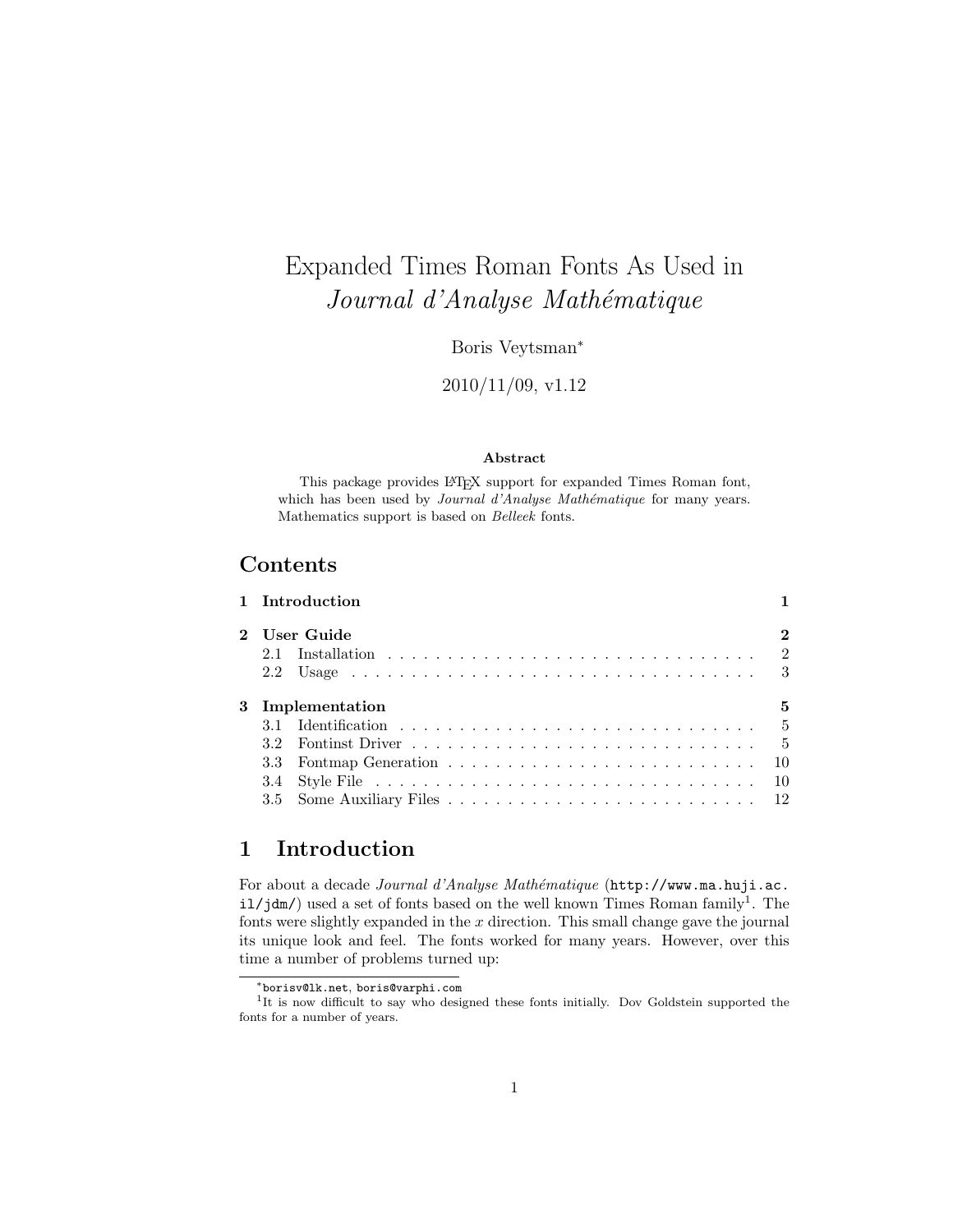- 1. The fonts were originally created for dvips and included some PostScript trickery (for example, in dotless  $j$ ). This made their use with pdftex difficult.
- 2. The fonts included only OT1 encoding.
- 3. The math was based on the combination of Times Roman and Computer Modern for the symbols absent in Times Roman. These fonts do not mesh well. Later the journal tried to use just Computer Modern math throughout, which still contrasted with the body text.
- 4. It was considered beneficial to give the authors the option of prepare their papers with the journal fonts, and the package lacked documentation and installation instruction.

At last Magnes Press, the publisher of Journal d'Analyse Mathématique, commissioned the overhaul of the journal TEX styles. This package is a part of the effort.

We recreate the fonts from scratch. The mathematics is based on Belleek fonts [\[1\]](#page-18-0), expanded to match the body. The text fonts are provided in OT1 and T1 encoding.

The package works both with the pdflatex route and the latextodvips route. The files textsample.pdf, mathsample.pdf and textsample\_ps.pdf, mathsample\_ps.pdf provide the sample of output for these two routes.

## <span id="page-1-0"></span>2 User Guide

### <span id="page-1-1"></span>2.1 Installation

You need Belleek fonts [\[1\]](#page-18-0) and (optionally) Math Design fonts [\[2\]](#page-18-1). They are now a part of most modern distributions. If you do not have them, just download them from CTAN.

Download the file [http://ctan.tug.org/install/fonts/psfonts/public/](http://ctan.tug.org/install/fonts/psfonts/public/jamstimes.tds.zip) [jamstimes.tds.zip](http://ctan.tug.org/install/fonts/psfonts/public/jamstimes.tds.zip) and unzip it in the \$TEXMF directory. For TFXLive it is probably /usr/local/texlive/texmf-local, or /usr/local/share/texmf-local, or  $\checkmark$ texmf, or C:\ProgramFiles\texlive\texmf-local, etc. For MikT<sub>F</sub>X it is probably C:\miktex\texmf or C:\miktex\localtexmf. Run texhash to update the database of file names.

Now you need to add the map file jtm.map to the configuration files of dvips and pdftex. This again depends on your distribution. For TEXLive you create a file \$TEXMF/updmap.d/50jtm.cfg with just the line

#### Map jtm.map

and then run texhash and updmap. If you use Debian or Ubuntu, the system-wide updmap.d directory is located in /etc, and you need to create the file jtm.list in /var/lib/tex-common/fontmap-cfg/whitnca.list with the line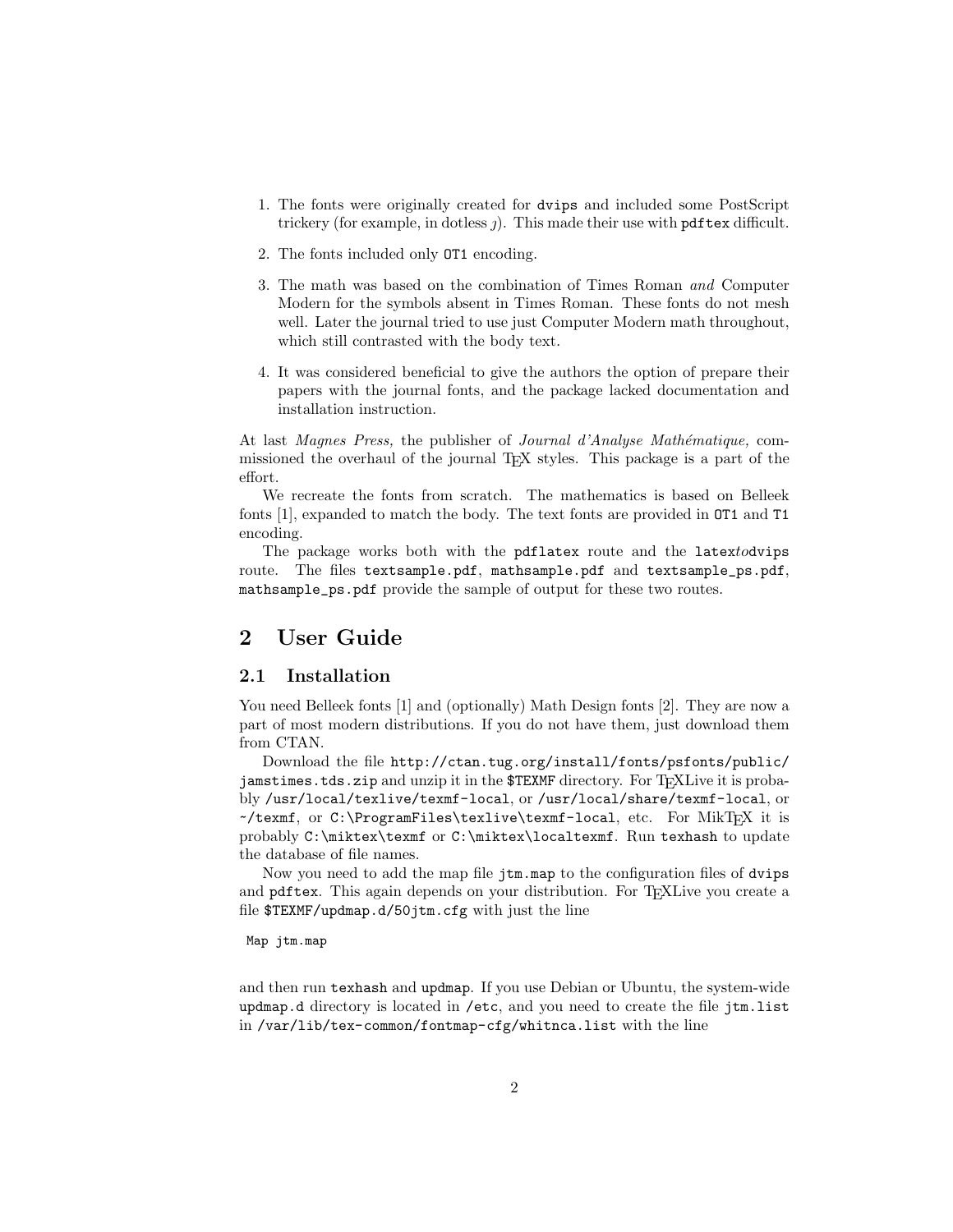50jtm

If you use MikTEX2.6, run

initexmf --edit-config-file updmap

Add to the config file

Map jtm.map

save, exit and run updmap.

If you use MikTFX2.5 or earlier, edit localtexmf\web2c\updmap.cfg, adding the line

Map jtm.map

and run updmap.

Refer to your distribution documentation for the details.

An interesting question: it is possible to use the package with the commercial MathTime<sup>TM</sup> fonts from PCT<sub>E</sub>X (<http://www.pctex.com/>)? I think that the answer is positive, but since I do not have these fonts, I have not tested this setup. If you have them, just change the lines in the file jtm.map to refer to the proper fonts. Note that these fonts have some options (bold math, heavy math) not supported by the package.

### <span id="page-2-0"></span>2.2 Usage

If your installation have been successful, add the line

```
\text{N}usepackage[\text{options}]{\text{dim}(\text{times})}
```
to the preamble of your document. Note that this package changes both math and text fonts.

The package provides a number of options. The default values of the options correspond to the practice of *Journal d'Analyse Mathématique*. You can try to change them to get a different look and feel.

option The package has the option scaled=.... The fonts are uniformly scaled scaled according to the numerical value of the option. By default the fonts are scaled 5%, as if the setting scaled=1.05 is in effect. If you do not want to scale the fonts at all, just call the package with the option scaled=1.

options By default the package uses Helvetica as the sans serif font and Courier as the monospaced font. This default can be changed with the options  $\texttt{sfamily-}\ldots$ (the default value is phv) and ttfamily=... (the default value is pcr).

ttfamily

sffamily

option If the sans serif family is Helvetica, the package provides an additional options sfscaled sfscaled=.... It sets the scaling of the sans serif fonts. By default it is 0.94: this provides a good mesh with 5% scaled Times fonts.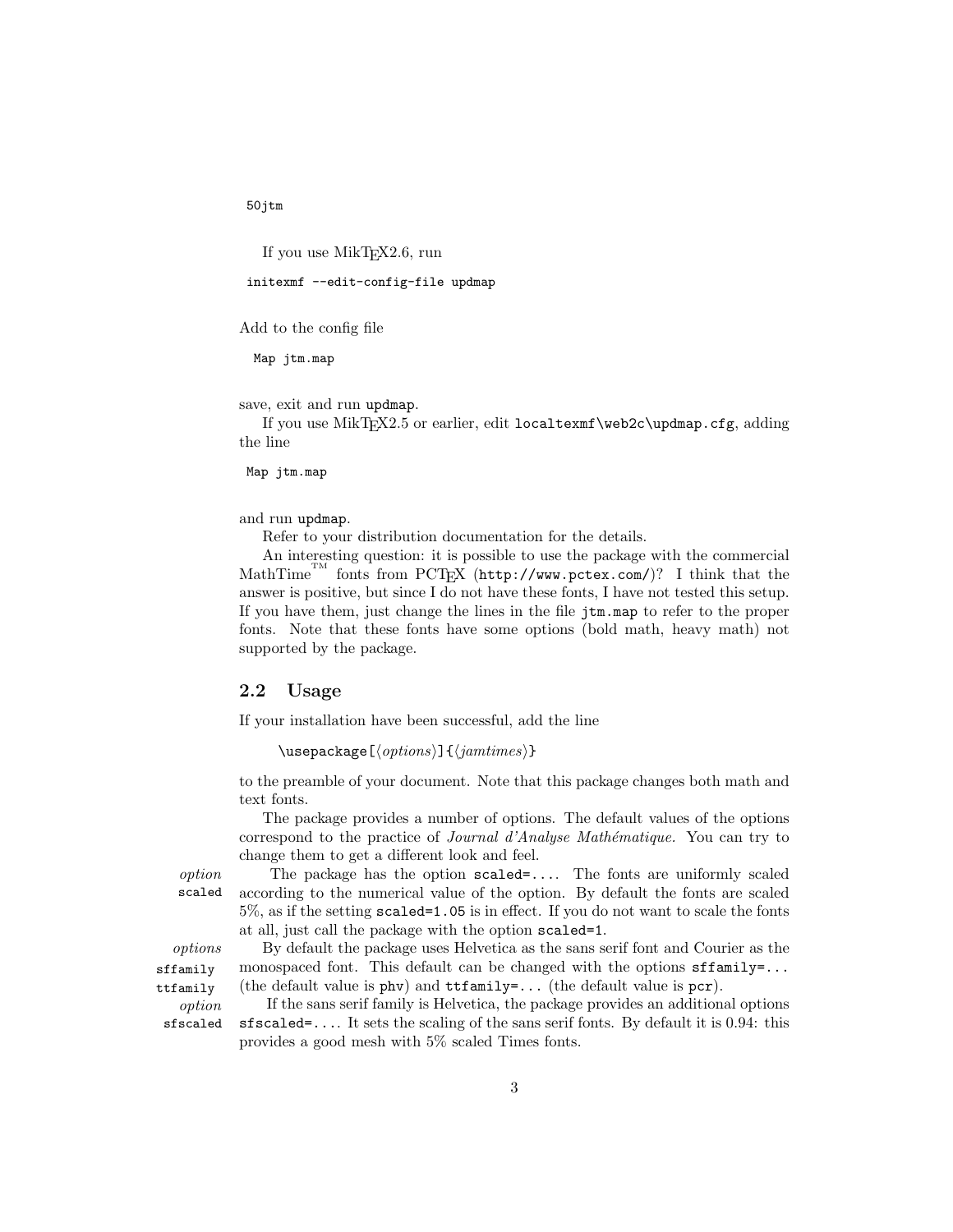<span id="page-3-1"></span>

| NFSS Code | Fontname Name        | Comments                            |
|-----------|----------------------|-------------------------------------|
| c, n      | jtmrEEc              | Times Roman, compressed 20%         |
| m, n      | jtmrEEe              | Times Roman, expanded 5%            |
| m, it     | jtmriEEe             | Times Roman Italic, expanded 5%     |
| m, sl     | jtmroEEe             | (fake) Times Roman Oblique, ex-     |
|           |                      | panded 5\%                          |
| m, sc     | jtmrcEEe             | (fake) Small Caps Times Roman, ex-  |
|           |                      | panded 5\%                          |
| b, n      | ptmbEE <sup>a</sup>  | Times Bold                          |
| b, it     | ptmbiEE <sup>a</sup> | Times Bold Italic                   |
| b, sl     | ptmboEE <sup>a</sup> | (fake) Times Bold Oblique           |
| b, sc     | ptmbcEE <sup>a</sup> | (fake) small caps Times Bold        |
| x, n      | jtmrEEw              | Times Roman, expanded 25%           |
| x, it     | jtmriEEw             | Times Roman Italic, expanded 25%    |
| x, sl     | jtmroEEw             | (fake) Times Roman Oblique, ex-     |
|           |                      | panded 25%                          |
| x, sc     | jtmrcEEw             | (fake) Small Caps Times Roman, ex-  |
|           |                      | panded 25%                          |
| bx, n     | jtmbEEv              | Times Bold, expanded 15%            |
| bx, it    | jtmbiEEv             | Times Bold Italic, expanded 15%     |
| bx, sl    | jtmboEEv             | (fake) Times Bold Oblique,<br>$ex-$ |
|           |                      | panded 15%                          |
| bx, sc    | jtmbcEEv             | (fake) small caps Times Bold, ex-   |
|           |                      | panded 15%                          |

Table 1: Fonts Provided by the Package. EE corresponds to font encoding (see [\[3\]](#page-18-2)).

<span id="page-3-0"></span><sup>a</sup>These fonts coincide with the standard Times fonts

option The package automatically loads amsfonts, including Euler Script, and Euler amsfontsscaled Fraktur fonts. The option amsfontsscaled=... provides a way to change the scaling of these fonts. By default they are scaled 5%, just as the body and main math fonts.

> The package provides the fonts listed in Table [1.](#page-3-1) Note that the expansion mentioned there always means expansion along the horizontal axis in addition to the scaling set by the package options.

\bfdefault Another notable detail is that usually LATEX sets \bfdefault to be bx (bold extended), and most font packages substitute it to b (bold). Our fonts have both bold and bold extended fonts, and by default use bold extended fonts for \bfdefault. If you want to use bold extended fonts instead, just say

\renewcommand{\bdefault}{b}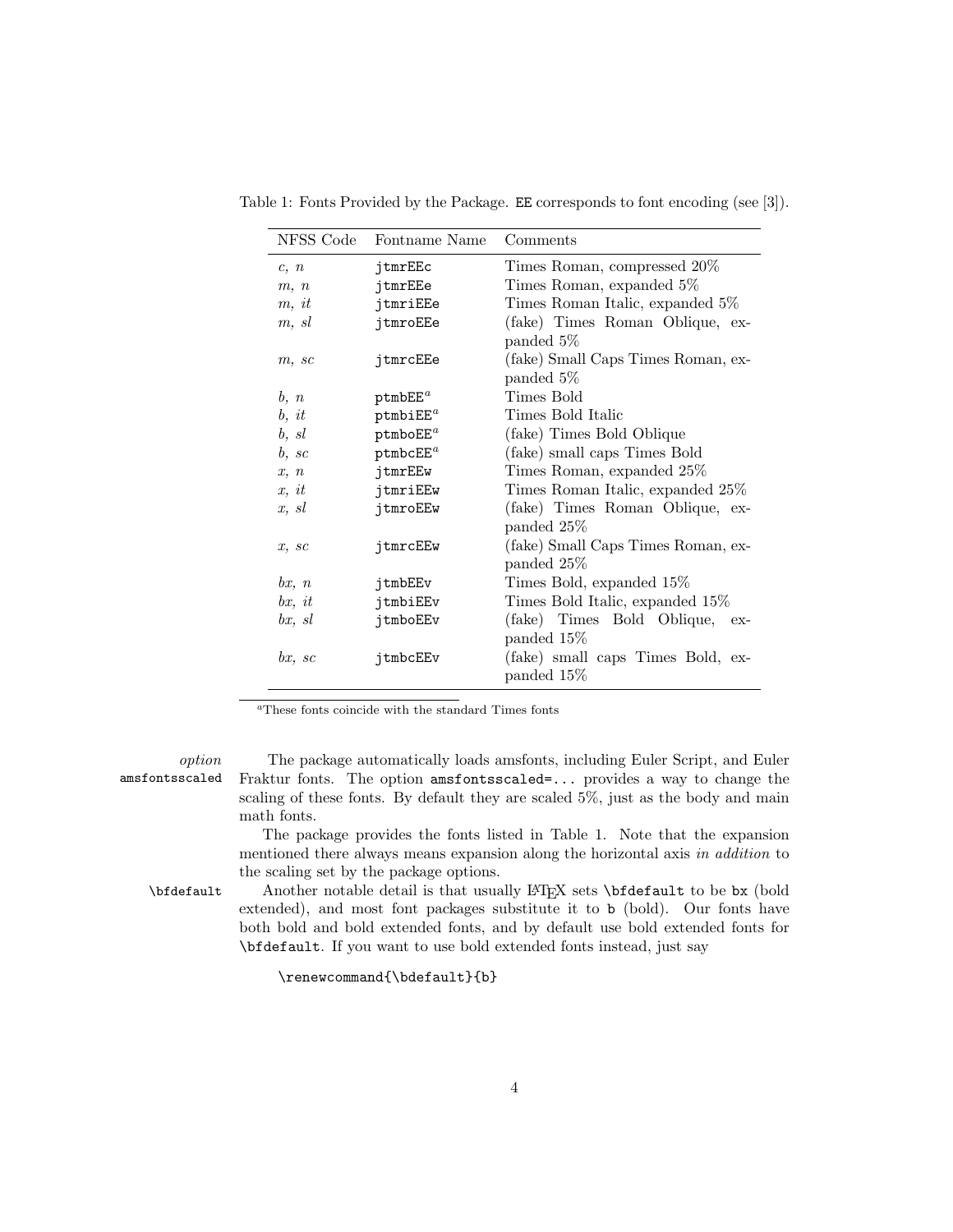## <span id="page-4-0"></span>3 Implementation

## <span id="page-4-1"></span>3.1 Identification

We start with the declaration who we are. Most .dtx files put driver code in a separate driver file .drv. We roll this code into the main file, and use the pseudo-guard <gobble> for it.

```
1 (style)\NeedsTeXFormat{LaTeX2e}
```

```
2 \langle \ast \text{gobble} \rangle
```

```
3 \ProvidesFile{jamtimes.dtx}
```

```
4 \langle /gobble \rangle
```

```
5 \langle style\rangle\langle\ ProvidesClass\{jamtimes\}
```

```
6 \langledrv\rangle\ProvidesFile{drv.tex}
```

```
7 \langle map \rangle \ProvidesFile{map.tex}
```

```
8 (jamomlhax)\ProvidesMtxPackage{jamomlhax.mtx}
```

```
9 \langle *style | drv | map \rangle
```

```
10 [2010/11/09 v1.12 Expanded Times Fonts (Journal d'Analyse Mathematique)]
```

```
11 \langle/style | drv | map\rangle
```
And the driver code:

```
12 \langle \ast \text{gobble} \rangle13 \documentclass{ltxdoc}
14 \usepackage{booktabs}
15 \usepackage[tableposition=top]{caption}
16 \usepackage{url}
17 \usepackage[breaklinks,colorlinks,linkcolor=black,citecolor=black,
18 pagecolor=black,urlcolor=black,hyperindex=false]{hyperref}
19 \PageIndex
20 \CodelineIndex
21 \RecordChanges
22 \EnableCrossrefs
23 \begin{document}
24 \DocInput{jamtimes.dtx}
25 \ \end{document}
```

```
26 \langle/gobble\rangle
```
## <span id="page-4-2"></span>3.2 Fontinst Driver

```
This follows [4].
   First, the preamble
27 \langle *div \rangle28 \input fontinst.sty
   Definition of the parameters
29 \setint{slant}{167}
30 \setint{smallcapsscale}{750}
31 \setint{compressedscale}{800}
32 \setint{extendedscale}{1050}
33 \setint{extraextendedscale}{1150}
```

```
34 \setint{widescale}{1250}
```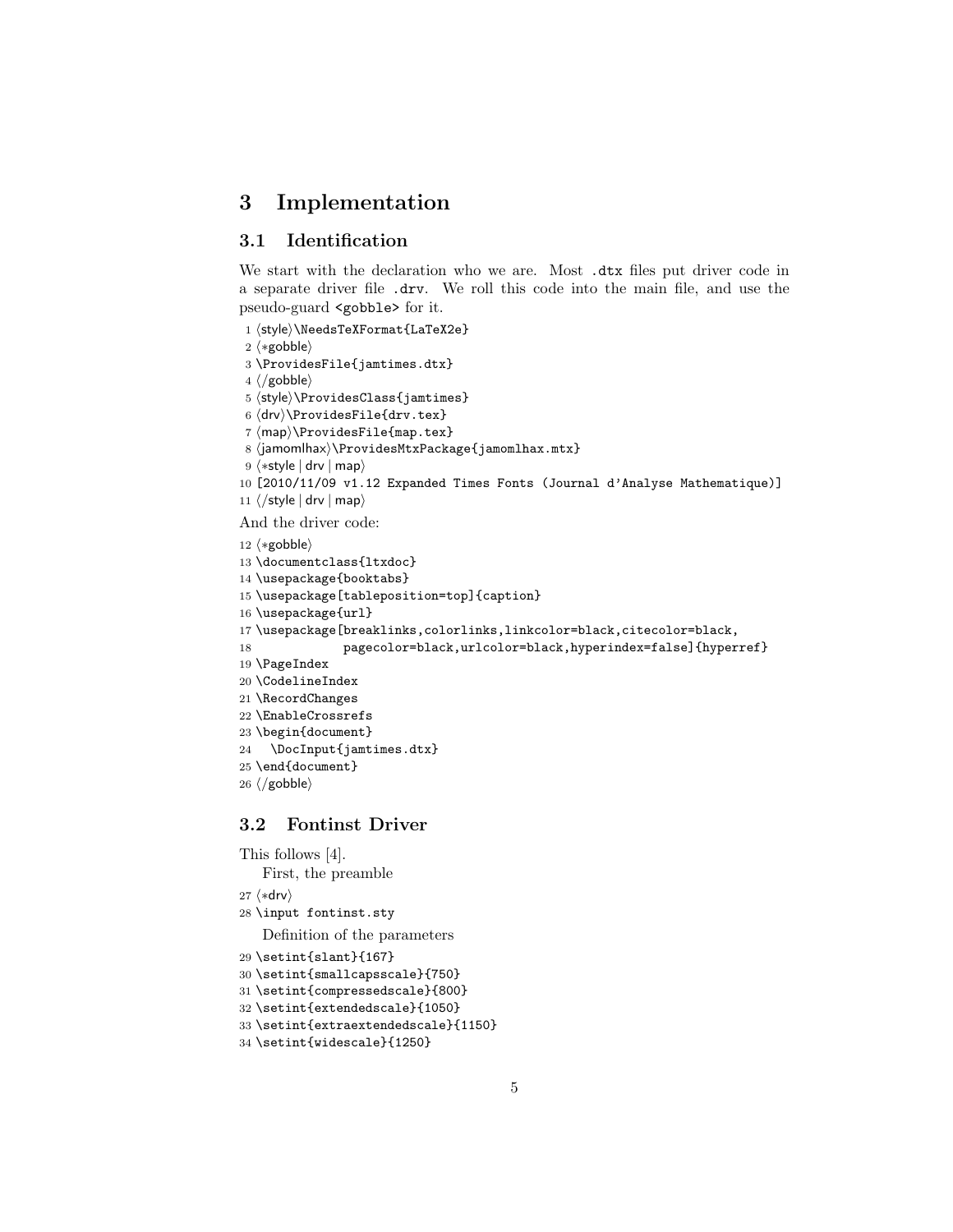Starting recording transforms:

\recordtransforms{rec.tex}

Scale all text fonts in the 8r encoding. Interesting enough, Dov preferred medium fonts to be extended comparing to the bold ones. We preserve this choice.

```
36 \transformfont{jtmr8rc}{\xscalefont{\int{compressedscale}}%
```

```
37 \reencodefont{8r}{\fromafm{ptmr8a}}}
```
\transformfont{jtmr8re}{\xscalefont{\int{extendedscale}}%

\reencodefont{8r}{\fromafm{ptmr8a}}}

```
40 \transformfont{jtmri8re}{\xscalefont{\int{extendedscale}}%
```
\reencodefont{8r}{\fromafm{ptmri8a}}}

```
42 \transformfont{jtmro8re}{\slantfont{\int{slant}}%
```

```
43 \fromany{jtmr8re}}
```

```
44 \transformfont{jtmr8rw}{\xscalefont{\int{widescale}}%
```

```
45 \reencodefont{8r}{\fromafm{ptmr8a}}}
```

```
46 \transformfont{jtmri8rw}{\xscalefont{\int{widescale}}%
```

```
47 \reencodefont{8r}{\fromafm{ptmri8a}}}
```

```
48 \transformfont{jtmro8rw}{\slantfont{\int{slant}}%
```

```
49 \fromany{jtmr8rw}}
```

```
50 \transformfont{jtmb8rv}{\xscalefont{\int{extraextendedscale}}%
```

```
51 \reencodefont{8r}{\fromafm{ptmb8a}}}
```

```
52 \transformfont{jtmbi8rv}{\xscalefont{\int{extraextendedscale}}%
```

```
53 \reencodefont{8r}{\fromafm{ptmbi8a}}}
```

```
54 \transformfont{jtmbo8rv}{\slantfont{\int{slant}}%
```

```
55 \fromany{jtmb8rv}}
```
Same with math fonts. Note that Dov wanted medium weight mathematical fonts not extended. We reverse this decision. Note that rblmi does not have non-Greek letters, so we call its encoding 7z instead of 7m

```
56 %\transformfont{jtmr7voe}{\fromafm{blex}}
57 \transformfont{jtmr7yoe}{\xscalefont{\int{extendedscale}}\fromafm{blsy}}
58 \transformfont{jtmri7ze}{\xscalefont{\int{extendedscale}}\fromafm{rblmi}}
```
There is no hook in fontinst.sty for writing our own preamble to .fd file. However, we need to add scaling commands to the preamble. OK, we will patch fontinst:

```
59 \fontinstcc
60 \def\fd_family#1#2#3{
61 \a_toks{#3}
62 \edef\lowercase_file{\lowercase{
63 \edef\noexpand\lowercase_file{#1#2.fd}}}
64 \lowercase_file
65 \open_out{\lowercase_file}
66 \out_line{\percent_char~Filename:~\lowercase_file}
67 \out_line{\percent_char~Created~by:~tex~\jobname}
68 \out_line{\percent_char~Created~using~fontinst~v\fontinstversion}
69 \quad \text{out} line{}
70 \out_line{\percent_char~THIS~FILE~SHOULD~BE~PUT~IN~A~TEX~INPUTS~
71 DIRECTORY}
72 \out_line{}
```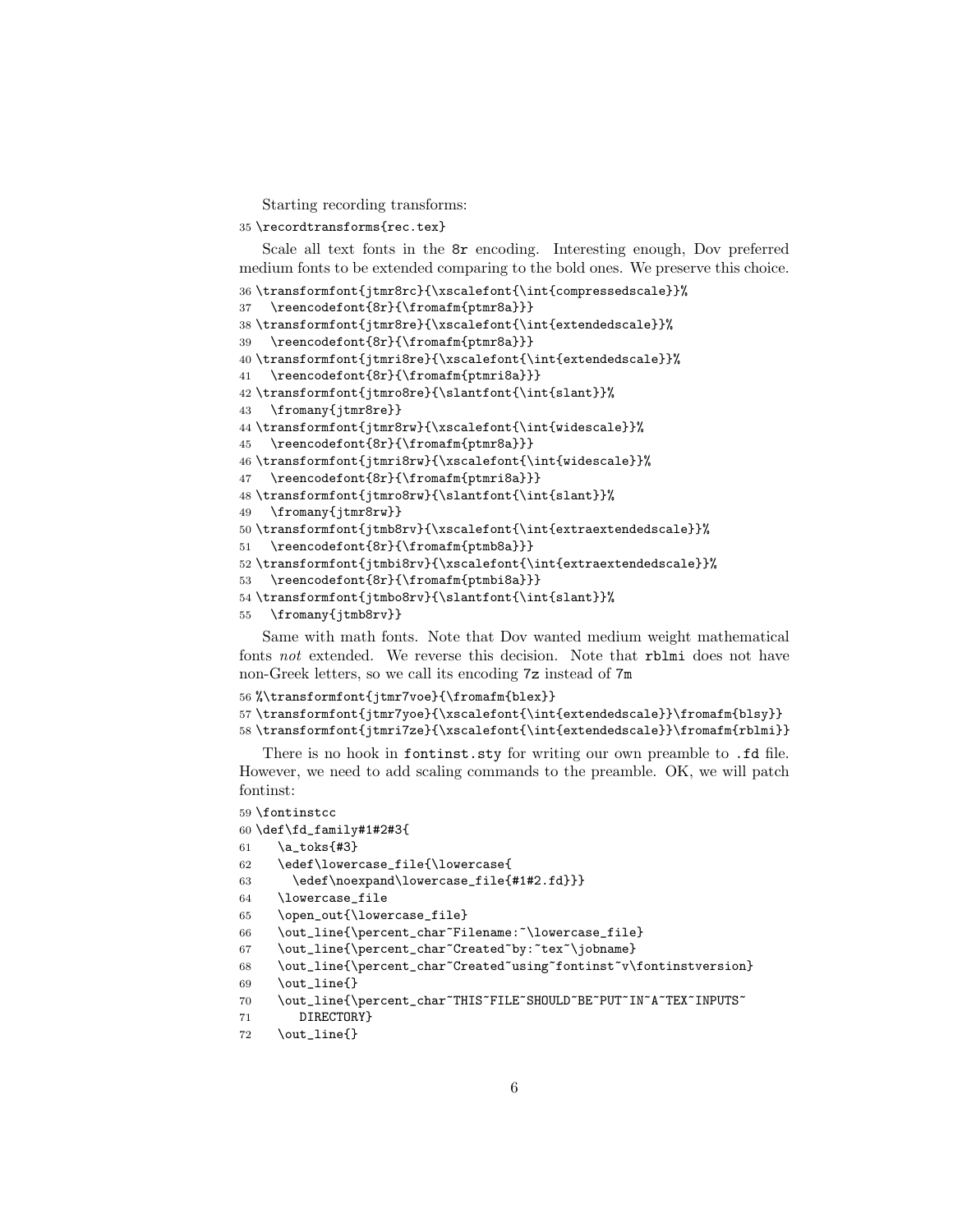```
73 \out_line{\string\ProvidesFile{\lowercase_file}}
74 \out_lline{[
75 \the\year/
76 \ifnum10>\month0\fi\the\month/
77 \ifnum10>\day0\fi\the\day\space
78 Fontinst<sup>~</sup>v\fontinstversion\space
79 font~definitions~for~#1/#2.
80 ]}
81 \out_line{}
```
Here is our patch:

```
82 \out_line{\string\expandafter\string\ifx\string\csname\space
83 Jtms@scale\string\endcsname\string\relax}
84 \out_line{\space\string\let\string\Jtms@@scale\string\@empty}
85 \out_line{\string\else}
86 \out_line{\space\string\edef\string\Jtms@@scale\left_brace_char
87 s*[\string\csname\space Jtms@scale\string\endcsname]
88 \right_brace_char\percent_char}
89 \out_line{\string\fi\percent_char}
90 \out_line{}
```
End of the patch.

```
91 \out_line{\string\DeclareFontFamily{#1}{#2}{\the\a_toks}}
92 {
93 \csname #1-#2\endcsname
94 \out_line{}
95 \let\do_shape=\substitute_shape
96 \csname #1-#2\endcsname
97 \let\do_shape=\remove_shape
98 \csname #1-#2\endcsname
99 }
100 \x_cs\gtrsim100 \x_cs\gtrsim100101 \out_line{}
102 \out_line{\string\endinput}
103 \close_out{Font~definitions}
104 }
105 \normalcc
```
Now we are ready to install fonts. Note that bold fonts here are not extended, so we use standard Times fonts for bold.

```
First, OT1:
106 \installfonts
107\installfamily{OT1}{jtm}{\skewchar\font=127}
108 \installfont{jtmr7tc}{jtmr8rc,jtmri7ze,newlatin,jamot1hax}{ot1}{OT1}{jtm}{c}{n}{
109 <->\string\Jtms@@scale}
110 \installfont{jtmr7te}{jtmr8re,jtmri7ze,newlatin,jamot1hax}{ot1}{OT1}{jtm}{m}{n}{
111 <->\string\Jtms@@scale}
112 \installfont{jtmri7te}{jtmri8re,jtmri7ze,newlatin,jamot1hax}{ot1}{OT1}{jtm}{m}{it}{
113 <->\string\Jtms@@scale}
114 \installfont{jtmro7te}{jtmro8re,jtmri7ze,newlatin,jamot1hax}{ot1}{OT1}{jtm}{m}{sl}{
115 <->\string\Jtms@@scale}
```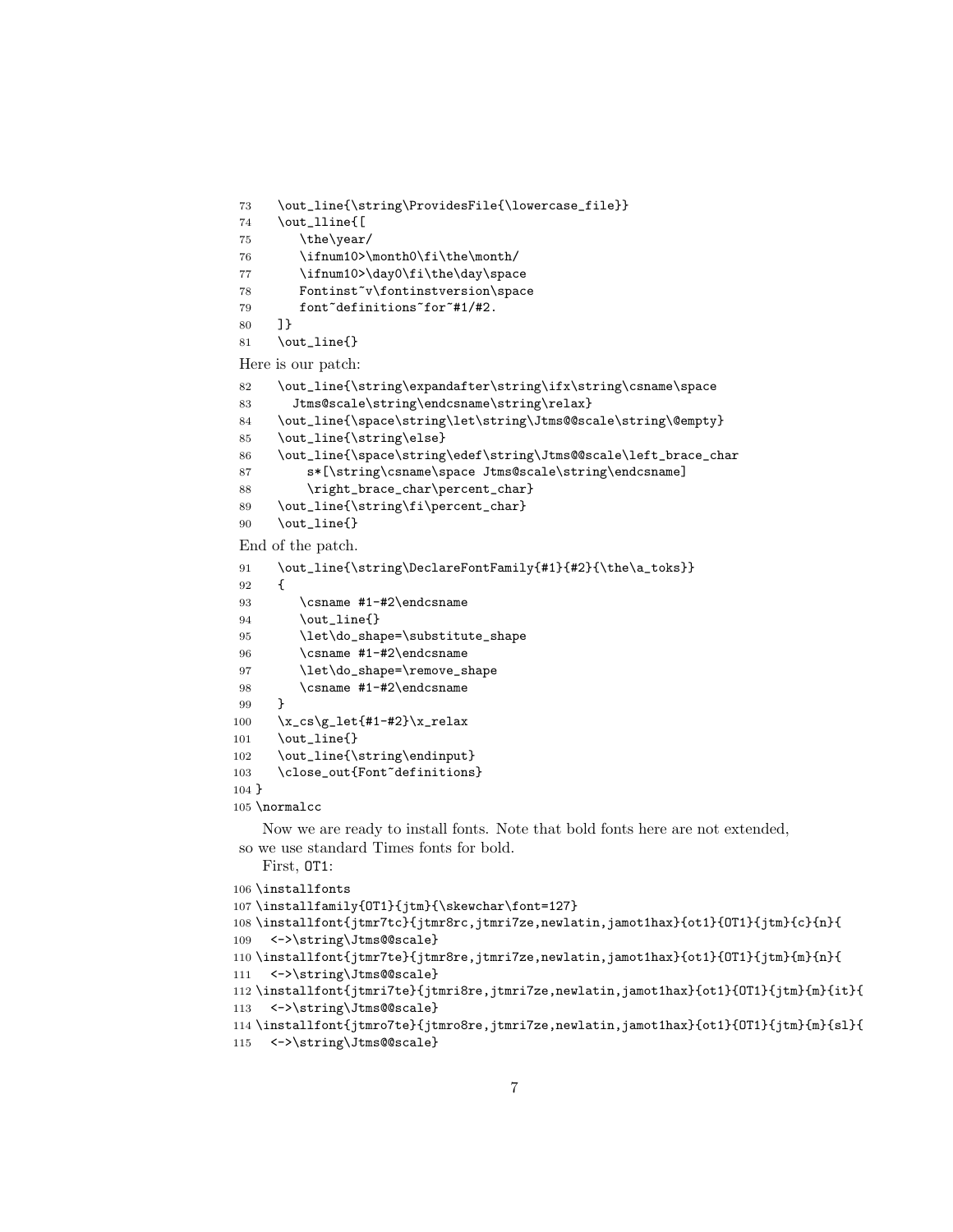```
116 \installfont{jtmrc7te}{jtmr8re,jtmri7ze,newlatin,jamot1hax}{ot1c}{OT1}{jtm}{m}{sc}{
117 <->\string\Jtms@@scale}
118 \installfontas{ptmb7t}{OT1}{jtm}{b}{n}{
119 <->\string\Jtms@@scale}
120 \installfontas{ptmbi7t}{OT1}{jtm}{b}{it}{
121 <->\string\Jtms@@scale}
122 \installfontas{ptmbo7t}{OT1}{jtm}{b}{sl}{
123 <->\string\Jtms@@scale}
124 \installfontas{ptmbc7t}{OT1}{jtm}{b}{sc}{
125 <->\string\Jtms@@scale}
126 \installfont{jtmr7tw}{jtmr8rw,jtmri7ze,newlatin,jamot1hax}{ot1}{OT1}{jtm}{x}{n}{
127 <->\string\Jtms@@scale}
128 \installfont{jtmri7tw}{jtmri8rw,jtmri7ze,newlatin,jamot1hax}{ot1}{OT1}{jtm}{x}{it}{
129 <->\string\Jtms@@scale}
130 \installfont{jtmro7tw}{jtmro8rw,jtmri7ze,newlatin,jamot1hax}{ot1}{OT1}{jtm}{x}{sl}{
131 <->\string\Jtms@@scale}
132 \installfont{jtmrc7tw}{jtmr8rw,jtmri7ze,newlatin,jamot1hax}{ot1c}{OT1}{jtm}{x}{sc}{
133 <->\string\Jtms@@scale}
134 \installfont{jtmb7tv}{jtmb8rv,jtmri7ze,newlatin,jamot1hax}{ot1}{OT1}{jtm}{bx}{n}{
135 <->\string\Jtms@@scale}
136 \installfont{jtmbi7tv}{jtmbi8rv,jtmri7ze,newlatin,jamot1hax}{ot1}{OT1}{jtm}{bx}{it}{
137 <->\string\Jtms@@scale}
138 \installfont{jtmbo7tv}{jtmbo8rv,jtmri7ze,newlatin,jamot1hax}{ot1}{OT1}{jtm}{bx}{sl}{
139 <->\string\Jtms@@scale}
140 \installfont{jtmbc7tv}{jtmb8rv,jtmri7ze,newlatin,jamot1hax}{ot1c}{OT1}{jtm}{bx}{sc}{
141 <->\string\Jtms@@scale}
    Then T1
142 \installfamily{T1}{jtm}{}
143 \installfont{jtmr8tc}{jtmr8rc,jtmri7ze,newlatin}{t1}{T1}{jtm}{c}{n}{
144 <->\string\Jtms@@scale}
145 \installfont{jtmr8te}{jtmr8re,jtmri7ze,newlatin,jtmri7ze}{t1}{T1}{jtm}{m}{n}{
146 <->\string\Jtms@@scale}
147 \installfont{jtmri8te}{jtmri8re,jtmri7ze,newlatin,jtmri7ze}{t1}{T1}{jtm}{m}{it}{
148 <->\string\Jtms@@scale}
149 \installfont{jtmro8te}{jtmro8re,jtmri7ze,newlatin}{t1}{T1}{jtm}{m}{sl}{
150 <->\string\Jtms@@scale}
151 \installfont{jtmrc8te}{jtmr8re,jtmri7ze,newlatin}{t1c}{T1}{jtm}{m}{sc}{
152 <->\string\Jtms@@scale}
153 \installfontas{ptmb8t}{T1}{jtm}{b}{n}{
154 <->\string\Jtms@@scale}
155 \installfontas{ptmbi8t}{T1}{jtm}{b}{it}{
156 <->\string\Jtms@@scale}
157 \installfontas{ptmbo8t}{T1}{jtm}{b}{sl}{
158 <->\string\Jtms@@scale}
159 \installfontas{ptmbc8t}{T1}{jtm}{b}{sc}{
160 <->\string\Jtms@@scale}
161 \installfont{jtmr8tw}{jtmr8rw,jtmri7ze,newlatin}{t1}{T1}{jtm}{x}{n}{
162 <->\string\Jtms@@scale}
163 \installfont{jtmri8tw}{jtmri8rw,jtmri7ze,newlatin}{t1}{T1}{jtm}{x}{it}{
```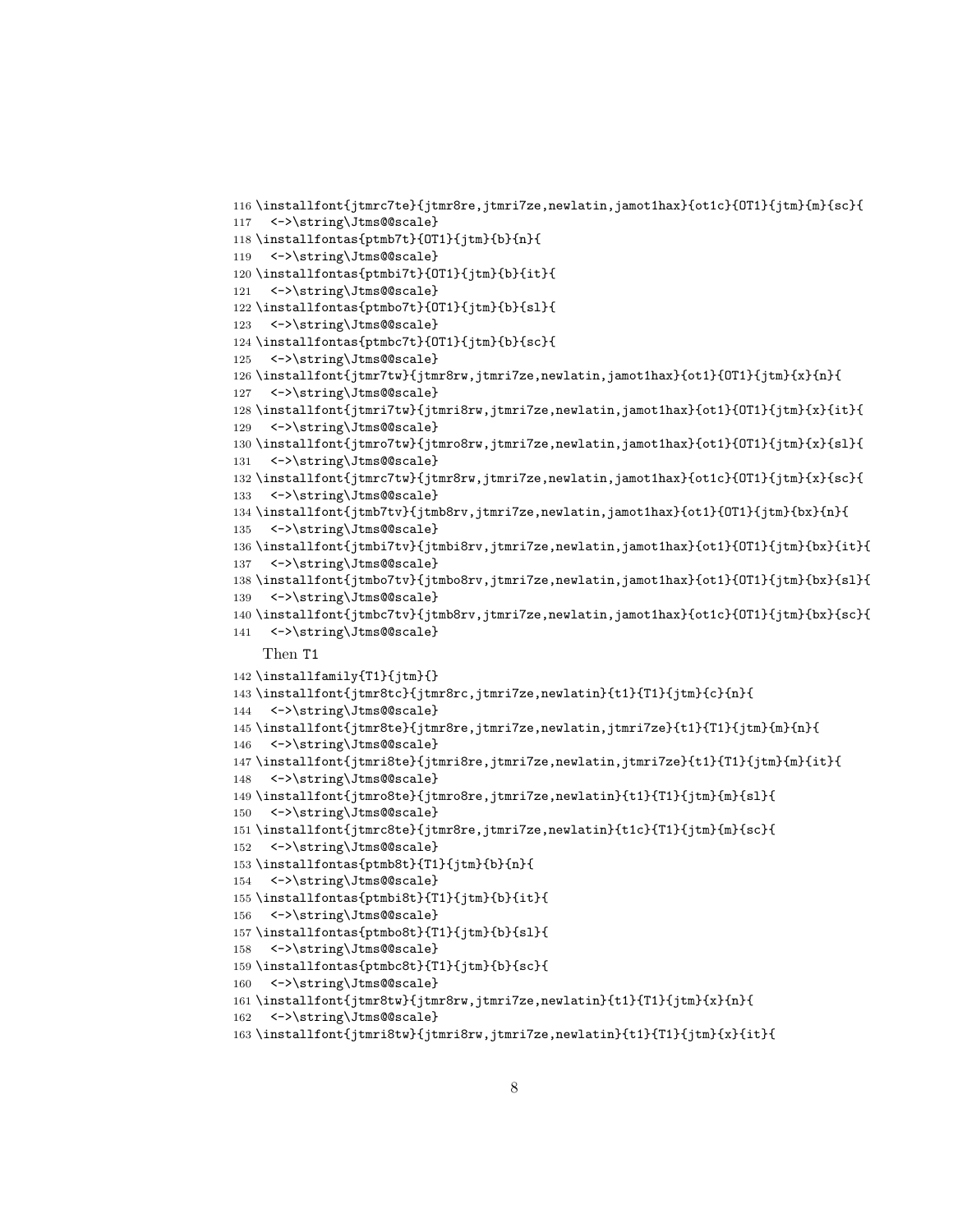```
164 <->\string\Jtms@@scale}
165 \installfont{jtmro8tw}{jtmro8rw,jtmri7ze,newlatin}{t1}{T1}{jtm}{x}{sl}{
166 <->\string\Jtms@@scale}
167 \installfont{jtmrc8tw}{jtmr8rw,jtmri7ze,newlatin}{t1c}{T1}{jtm}{x}{sc}{
168 <->\string\Jtms@@scale}
169 \installfont{jtmb8tv}{jtmb8rv,jtmri7ze,newlatin}{t1}{T1}{jtm}{bx}{n}{
170 <->\string\Jtms@@scale}
171 \installfont{jtmbi8tv}{jtmbi8rv,jtmri7ze,newlatin}{t1}{T1}{jtm}{bx}{it}{
172 <->\string\Jtms@@scale}
173 \installfont{jtmbo8tv}{jtmbo8rv,jtmri7ze,newlatin}{t1}{T1}{jtm}{bx}{sl}{
174 <->\string\Jtms@@scale}
175 \installfont{jtmbc8tv}{jtmb8rv,jtmri7ze,newlatin}{t1c}{T1}{jtm}{bx}{sc}{
176 <->\string\Jtms@@scale}
    Then TS1. We do not fake small caps here, so textcomp can take (faked)
\texteuro from normal fonts.
177 \installfamily{TS1}{jtm}{}
178 \installfont{jtmr8cc}{jtmr8rc,textcomp}{ts1}{TS1}{jtm}{c}{n}{
179 <->\string\Jtms@@scale}
180 \installfont{jtmr8ce}{jtmr8re,textcomp,jtmri7ze}{ts1}{TS1}{jtm}{m}{n}{
181 <->\string\Jtms@@scale}
182 \installfont{jtmri8ce}{jtmri8re,textcomp,jtmri7ze}{ts1}{TS1}{jtm}{m}{it}{
183 <->\string\Jtms@@scale}
184 \installfont{jtmro8ce}{jtmro8re,textcomp}{ts1}{TS1}{jtm}{m}{sl}{
185 <->\string\Jtms@@scale}
186 %\installfont{jtmrc8te}{TS1}{jtm}{m}{sc}{
187% <->\string\Jtms@@scale}
188 \installfontas{ptmb8c}{TS1}{jtm}{b}{n}{
189 <->\string\Jtms@@scale}
190 \installfontas{ptmbi8c}{TS1}{jtm}{b}{it}{
191 <->\string\Jtms@@scale}
192 \installfontas{ptmbo8c}{TS1}{jtm}{b}{sl}{
193 <->\string\Jtms@@scale}
194 %\installfontas{ptmbc8t}{TS1}{jtm}{b}{sc}{
195 % <->\string\Jtms@@scale}
196 \installfont{jtmr8cw}{jtmr8rw,textcomp}{ts1}{TS1}{jtm}{x}{n}{
197 <->\string\Jtms@@scale}
198 \installfont{jtmri8cw}{jtmri8rw,textcomp}{ts1}{TS1}{jtm}{x}{it}{
199 <->\string\Jtms@@scale}
200 \installfont{jtmro8cw}{jtmro8rw,textcomp}{ts1}{TS1}{jtm}{x}{sl}{
201 <->\string\Jtms@@scale}
202 %\installfontas{jtmrc8tw}{TS1}{jtm}{x}{sc}{
203 % <->\string\Jtms@@scale}
204 \installfont{jtmb8cv}{jtmb8rv,textcomp}{ts1}{TS1}{jtm}{bx}{n}{
205 <->\string\Jtms@@scale}
206 \verb|\installfont{jtmbi8cv}{jtmbi8rv, textcomp}{ts1}{TS1}{jtm}{bx}{j{t}}207 <->\string\Jtms@@scale}
208 \installfont{jtmbo8cv}{jtmbo8rv,textcomp}{ts1}{TS1}{jtm}{bx}{sl}{
209 <->\string\Jtms@@scale}
```

```
210 %\installfontas{jtmbc8tv}{TS1}{jtm}{bx}{sc}{
```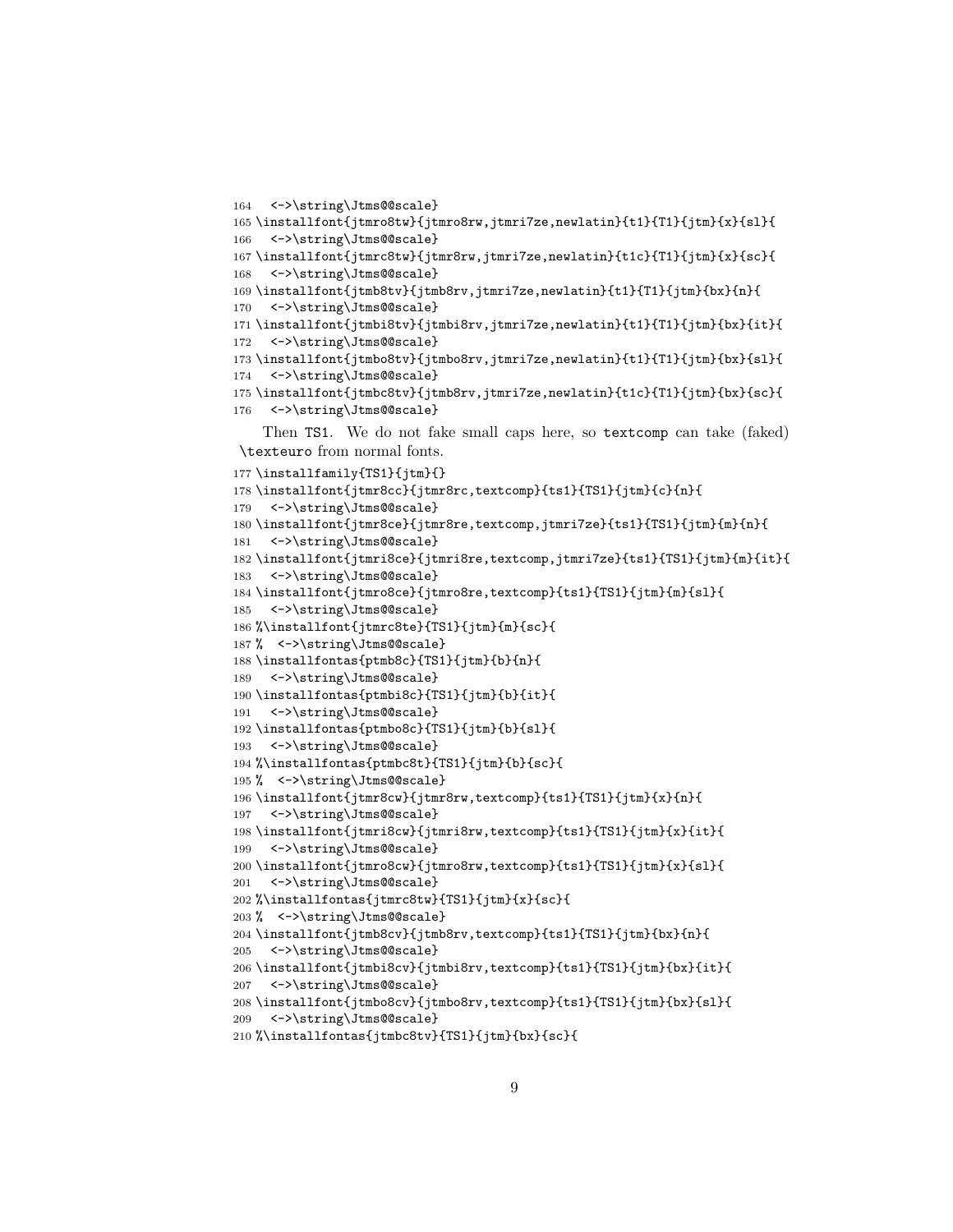#### 211 % <->\string\Jtms@@scale}

Now math fonts. We add italics to the OML fonts. Since there are some fonts missing in the Beleek smybols fonts, we reset them and take fake fonts from Computer Modern

```
212 \installfamily{OML}{jtm}{\skewchar\font=127}
213 \installfont{jtmri7me}{jtmri7ze,jtmri7te,cmmi10,jamomlhax}{oml}{OML}{jtm}{m}{it}{
214 <->\string\Jtms@@scale}
215 \installfont{jtmbi7me}{jtmbi7tv,jtmri7ze,cmmib10,jamomlhax}{oml}{OML}{jtm}{bx}{it}{
216 <->\string\Jtms@@scale}
217 \installfamily{OMS}{jtm}{\skewchar\font=48}
218 \installfont{jtmr7ye}{jtmr7yoe,cmsy10}{oms}{OMS}{jtm}{m}{n}{
219 <->\string\Jtms@@scale}
    And the end:
220 \endinstallfonts
221 \endrecordtransforms
```
\bye

```
223 \langle/drv\rangle
```
## <span id="page-9-0"></span>3.3 Fontmap Generation

This is a standard procedure [\[4\]](#page-18-3). We use URW Times files, because pdftex cannot extend fonts unless they are embedded.

```
224 \langle *map \rangle225 \input finstmsc.sty
226 \resetstr{PSfontsuffix}{.pfb}
227 \specifypsfont{Times-Roman}{\download{utmr8a.pfb}}
228 \specifypsfont{Times-Italic}{\download{utmri8a.pfb}}
229 \specifypsfont{Times-Bold}{\download{utmb8a.pfb}}
230 \specifypsfont{Times-BoldItalic}{\download{utmbi8a.pfb}}
231 %\etxtoenc{omx}{texmext}
232 %\enctoetx{texmext}{omx}
233 \adddriver{dvips}{jtm.map}
234 \input rec.tex
235 \donedrivers
236 \bye
237 \langle/map\rangle
```
## <span id="page-9-1"></span>3.4 Style File

First, define all options:

```
238 \langle *style \rangle239 \RequirePackage{xkeyval}
240 \DeclareOptionX{scaled}{\gdef\Jtms@scale{#1}}
241 \DeclareOptionX{sfscaled}{\gdef\Hv@scale{#1}}
242 \DeclareOptionX{amsfontsscaled}{\gdef\AmsFonts@scale{#1}}
243\DeclareOptionX{sffamily}{\gdef\sfdefault{#1}}
244 \DeclareOptionX{ttfamily}{\gdef\ttdefault{#1}}
```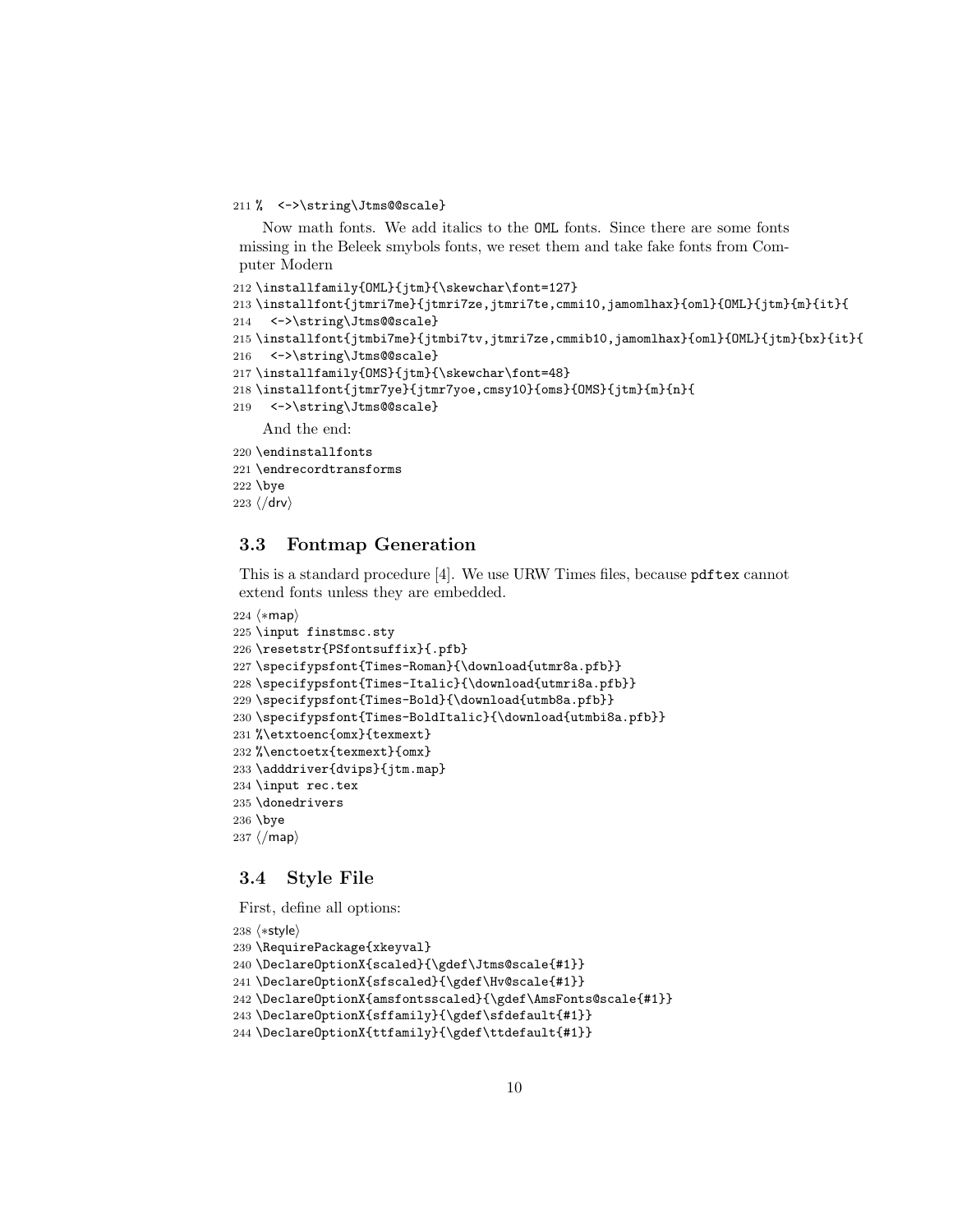\ExecuteOptionsX{scaled=1.05,sfscaled=0.94,amsfontsscaled=1.05,sffamily=phv,%

- ttfamily=pcr}
- \ProcessOptionsX
- \edef\AmsFonts@@scale{\*[\csname AmsFonts@scale\endcsname]} Now we make jtm the text default.
- \def\rmdefault{jtm}

Math is more complex. We follow mostly [\[5\]](#page-18-4). Note that blex font is broken, so we use math design font cmex for large symbols.

```
250 \DeclareSymbolFont{operators} {OT1}{jtm}{m}{n}
251 \DeclareSymbolFont{letters} {OML}{jtm}{m}{it}
252 \DeclareSymbolFont{symbols} {OMS}{jtm}{m}{n}
253 \DeclareSymbolFont{largesymbols} {OMX}{cmex}{m}{n}
254 \SetSymbolFont{operators}{bold} {OT1}{jtm}{bx}{n}
255 \SetSymbolFont{letters}{bold} {OML}{jtm}{bx}{it}
256 \SetMathAlphabet{\mathrm}{normal}{OT1}{\rmdefault}{m}{n}
257 \SetMathAlphabet{\mathbf}{normal}{OT1}{\rmdefault}{b}{n}
258 \SetMathAlphabet{\mathit}{normal}{OT1}{\rmdefault}{m}{it}
259 \SetMathAlphabet{\mathsf}{normal}{OT1}{\sfdefault}{m}{n}
260 \SetMathAlphabet{\mathtt}{normal}{OT1}{\ttdefault}{m}{n}
261 \DeclareMathAlphabet{\mathbold} {OT1}{jtm}{bx}{it}
262 \DeclareMathSymbol{\nabla}{\mathord}{symbols}{114}
263 \DeclareMathSymbol{\Gamma}{\mathalpha}{operators}{0}
264 \DeclareMathSymbol{\Delta}{\mathalpha}{operators}{1}
265 \DeclareMathSymbol{\Theta}{\mathalpha}{operators}{2}
266 \DeclareMathSymbol{\Lambda}{\mathalpha}{operators}{3}
267 \DeclareMathSymbol{\Xi}{\mathalpha}{operators}{4}
268 \DeclareMathSymbol{\Pi}{\mathalpha}{operators}{5}
269 \DeclareMathSymbol{\Sigma}{\mathalpha}{operators}{6}
270 \DeclareMathSymbol{\Upsilon}{\mathalpha}{operators}{7}
271 \DeclareMathSymbol{\Phi}{\mathalpha}{operators}{8}
272 \DeclareMathSymbol{\Psi}{\mathalpha}{operators}{9}
273 \DeclareMathSymbol{\Omega}{\mathalpha}{operators}{10}
    We change the scale of amsfonts:
274 \RequirePackage{eucal,amsfonts}
275 \DeclareFontFamily{U}{msa}{}
276 \DeclareFontShape{U}{msa}{m}{n}{%
277 <5><6><7><8><9> gen\AmsFonts@@scale msam%
278 <10><10.95><12><14.4><17.28><20.74><24.88> s\AmsFonts@@scale msam10%
279 }{}
280 \DeclareFontFamily{U}{msb}{}
281 \DeclareFontShape{U}{msb}{m}{n}{%
282 <5><6><7><8><9>gen\AmsFonts@@scale msbm%
283 <10><10.95><12><14.4><17.28><20.74><24.88>s\AmsFonts@@scale msbm10%
284 }{}
285 \DeclareFontFamily{U}{euf}{}
286 \DeclareFontShape{U}{euf}{m}{n}{%
287 <5><6><7><8><9>gen\AmsFonts@@scale eufm%
288 <10><10.95><12><14.4><17.28><20.74><24.88>s\AmsFonts@@scale eufm10%
```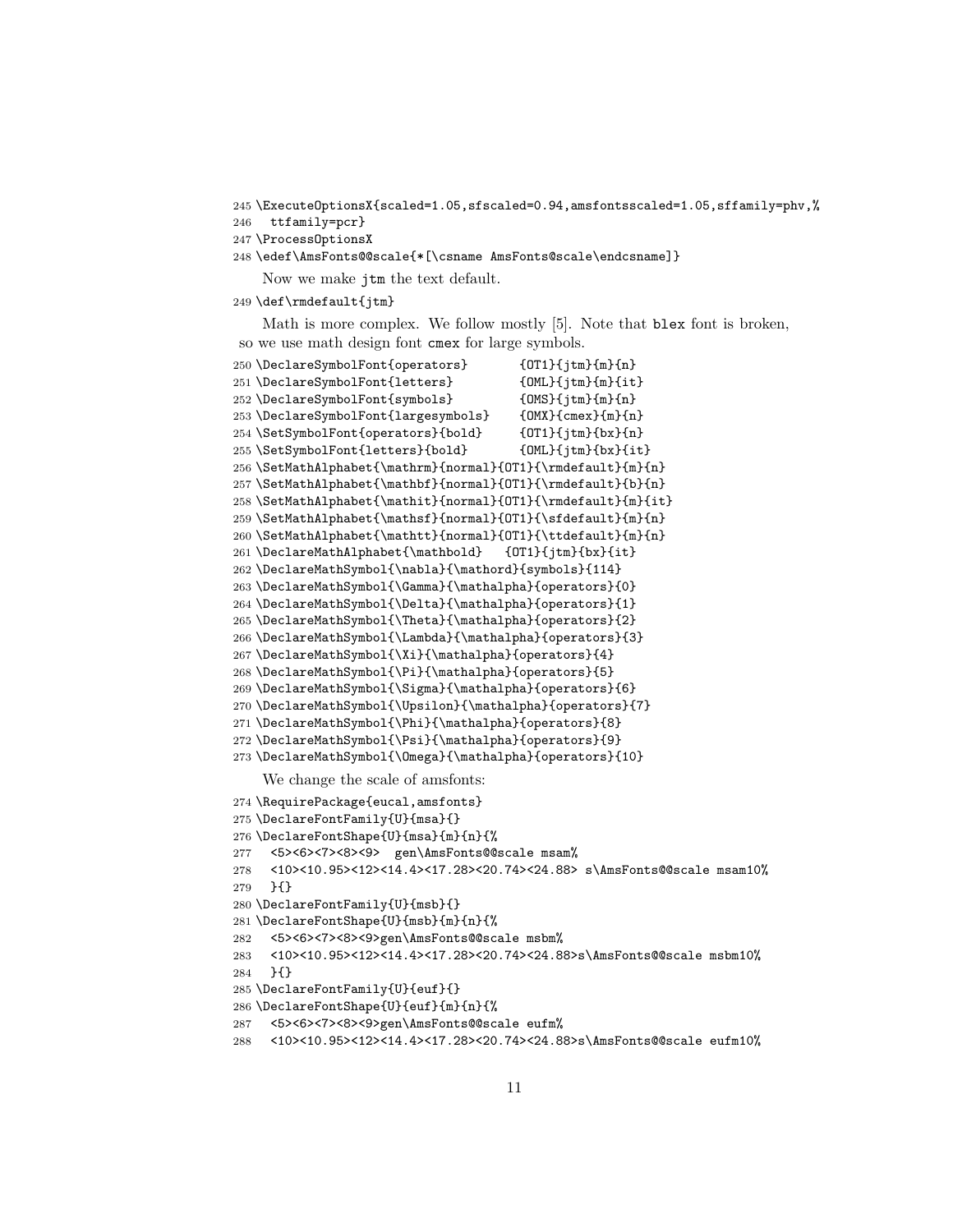```
289 }{}
290 \DeclareFontShape{U}{euf}{b}{n}{%
291 <5><6><7><8><9>gen\AmsFonts@@scale eufb%
292 <10><10.95><12><14.4><17.28><20.74><24.88>s\AmsFonts@@scale eufb10%
293 }{}
294 \DeclareFontFamily{U}{euex}{}
295 \DeclareFontShape{U}{euex}{m}{n}{%
296 <5-8>sfixed\AmsFonts@@scale euex7<8><9>gen\AmsFonts@@scale euex%
297 <10><10.95><12><14.4><17.28><20.74><24.88>s\AmsFonts@@scale euex10%
298 }{}
299 \DeclareFontFamily{U}{eus}{\skewchar\font'60}
300 \DeclareFontShape{U}{eus}{m}{n}{%
301 <5><6><7><8><9>gen\AmsFonts@@scale eusm%
302 <10><10.95><12><14.4><17.28><20.74><24.88>s\AmsFonts@@scale eusm10%
303 }{}
304 \DeclareFontShape{U}{eus}{b}{n}{%
305 <5><6><7><8><9>gen\AmsFonts@@scale eusb%
306 <10><10.95><12><14.4><17.28><20.74><24.88>s\AmsFonts@@scale eusb10%
307 }{}
```
 $\hbar$  Redefine  $\hbar$ , so it is like h (amsmath defines a different shape). The trick is from [\[6\]](#page-18-5)

```
308 \DeclareRobustCommand\hbar{{%
309 \dimen@.04em%
310 \dimen@ii.06em%
311 \def\@tempa##1##2{{%
312 \lower##1\dimen@\rlap{\kern##1\dimen@ii\the##2 0\char22}}}%
313 \mathchoice\@tempa\@ne\textfont
314 \@tempa\@ne\textfont
315 \@tempa\defaultscriptratio\scriptfont
316 \@tempa\defaultscriptscriptratio\scriptscriptfont
317 h}}
```
 $318 \langle$ /style $\rangle$ 

### <span id="page-11-0"></span>3.5 Some Auxiliary Files

In the OT1 encoding we want upcase Greek

```
319 (*jamot1hax)
320 \relax
321
322 Upcase Greek for OT1
323
324 \metrics
325
326 % Moved equal sign
327 \resetglyph{equal}
328 \movert{130}
329 \glyph{equal}{1000}
```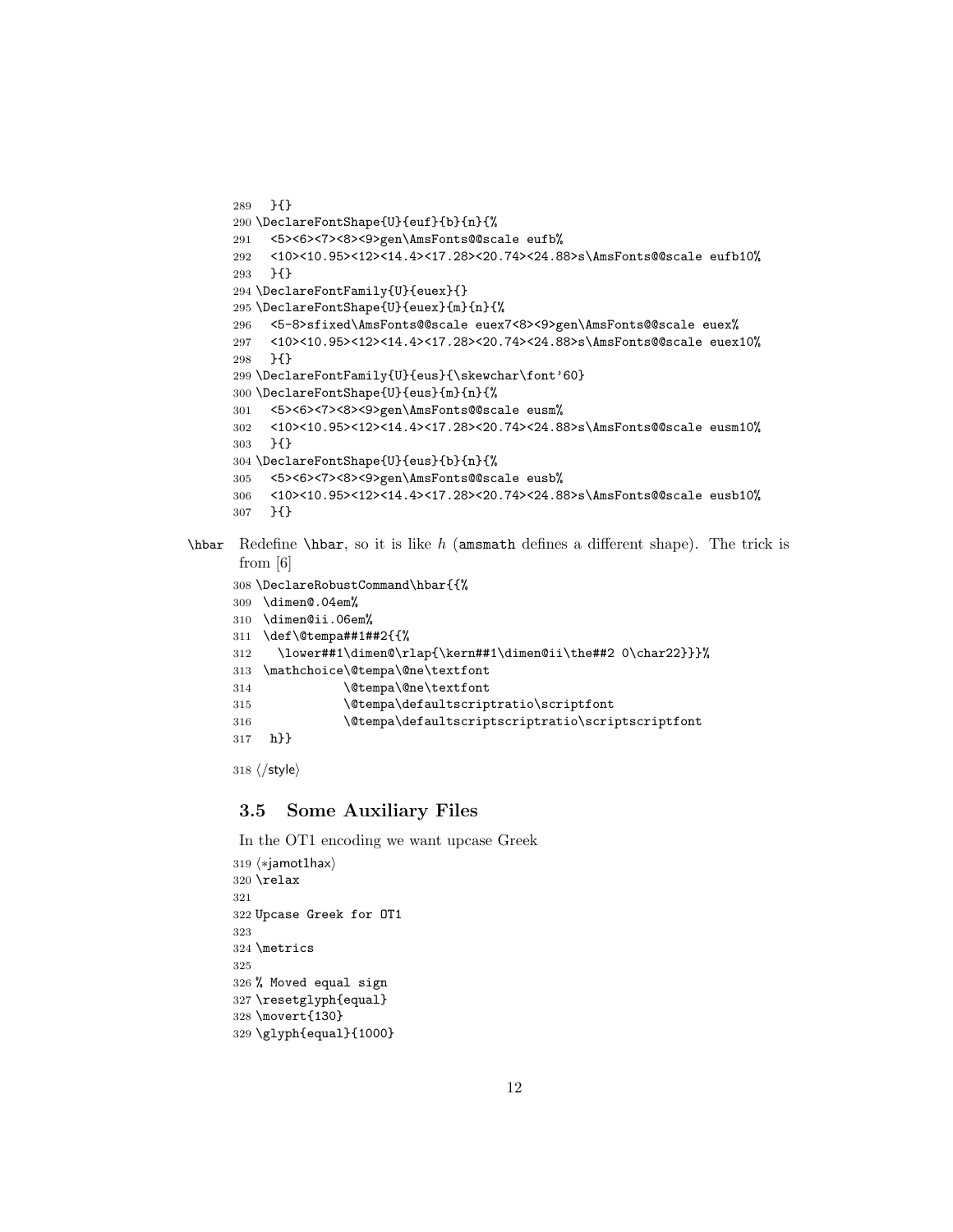```
330 \resetwidth{\add{\width{equal}}{120}}
331 \endsetglyph
332
333
334 \unsetglyph{Gamma}
335 \setglyph{Gamma}
336 \glyph{Gamma1}{1000}
337 \endsetglyph
338 \unsetglyph{Delta}
339 \setglyph{Delta}
340 \glyph{Delta1}{1000}
341 \endsetglyph
342 \unsetglyph{Theta}
343 \setglyph{Theta}
344 \glyph{Theta1}{1000}
345 \endsetglyph
346 \unsetglyph{Theta}
347 \setglyph{Theta}
348 \glyph{Theta1}{1000}
349 \endsetglyph
350 \unsetglyph{Lambda}
351 \setglyph{Lambda}
352 \glyph{Lambda1}{1000}
353 \endsetglyph
354 \unsetglyph{Xi}
355 \setglyph{Xi}
356 \glyph{Xi1}{1000}
357 \endsetglyph
358 \unsetglyph{Pi}
359 \setglyph{Pi}
360 \glyph{Pi1}{1000}
361 \endsetglyph
362 \unsetglyph{Sigma}
363 \setglyph{Sigma}
364 \glyph{Sigma1}{1000}
365 \endsetglyph
366 \unsetglyph{Upsilon}
367 \setglyph{Upsilon}
368 \glyph{Upsilon1}{1000}
369 \endsetglyph
370 \unsetglyph{Phi}
371 \setglyph{Phi}
372 \glyph{Phi1}{1000}
373 \endsetglyph
374 \unsetglyph{Psi}
375 \setglyph{Psi}
376 \glyph{Psi1}{1000}
377 \endsetglyph
378 \unsetglyph{Omega}
379 \setglyph{Omega}
```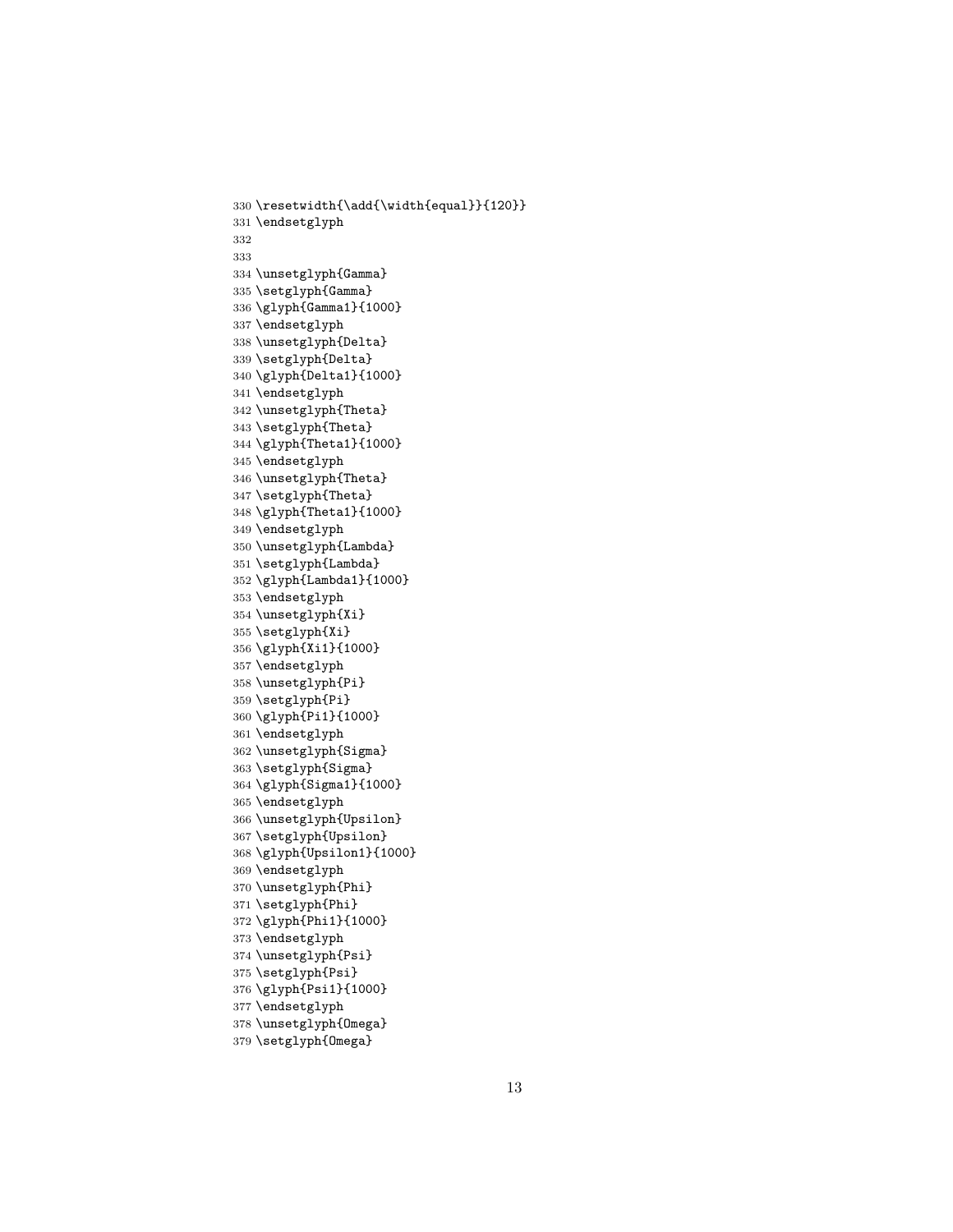```
380 \glyph{Omega1}{1000}
381 \endsetglyph
382
383
384 \endmetrics
385 \langle/jamot1hax\rangleThis main idea is taken from [7]. We changed the parameters, of course.
386 (*jamomlhax)
387 \relax
388
389 These hacks help adjust the positioning of accents on italic
390 characters and some sidebearings
391
392 \metrics
393
394 % Expanding a little J
395 \resetglyph{J}
396 \movert{70}
397 \glyph{J}{1000}
398 \resetwidth{\add{\width{J}}{50}}
399 \endsetglyph
400
401
402 % Expanding a little j
403 \resetglyph{j}
404 \movert{170}
405 \glyph{j}{1000}
406 \resetwidth{\add{\width{j}}{200}}
407 \endsetglyph
408
409
410 % Expanding a little f
411 \resetglyph{f}
412 \movert{150}
413 \glyph{f}{1000}
414 \resetwidth{\add{\width{f}}{200}}
415 \endsetglyph
416
417
418 % Expanding a little l
419 \resetglyph{l}
420 \movert{50}
421 \glyph{l}{1000}
422 \resetwidth{\add{\width{l}}{50}}
423 \endsetglyph
424
425
426 % Expanding a little m
```

```
427 \resetglyph{m}
```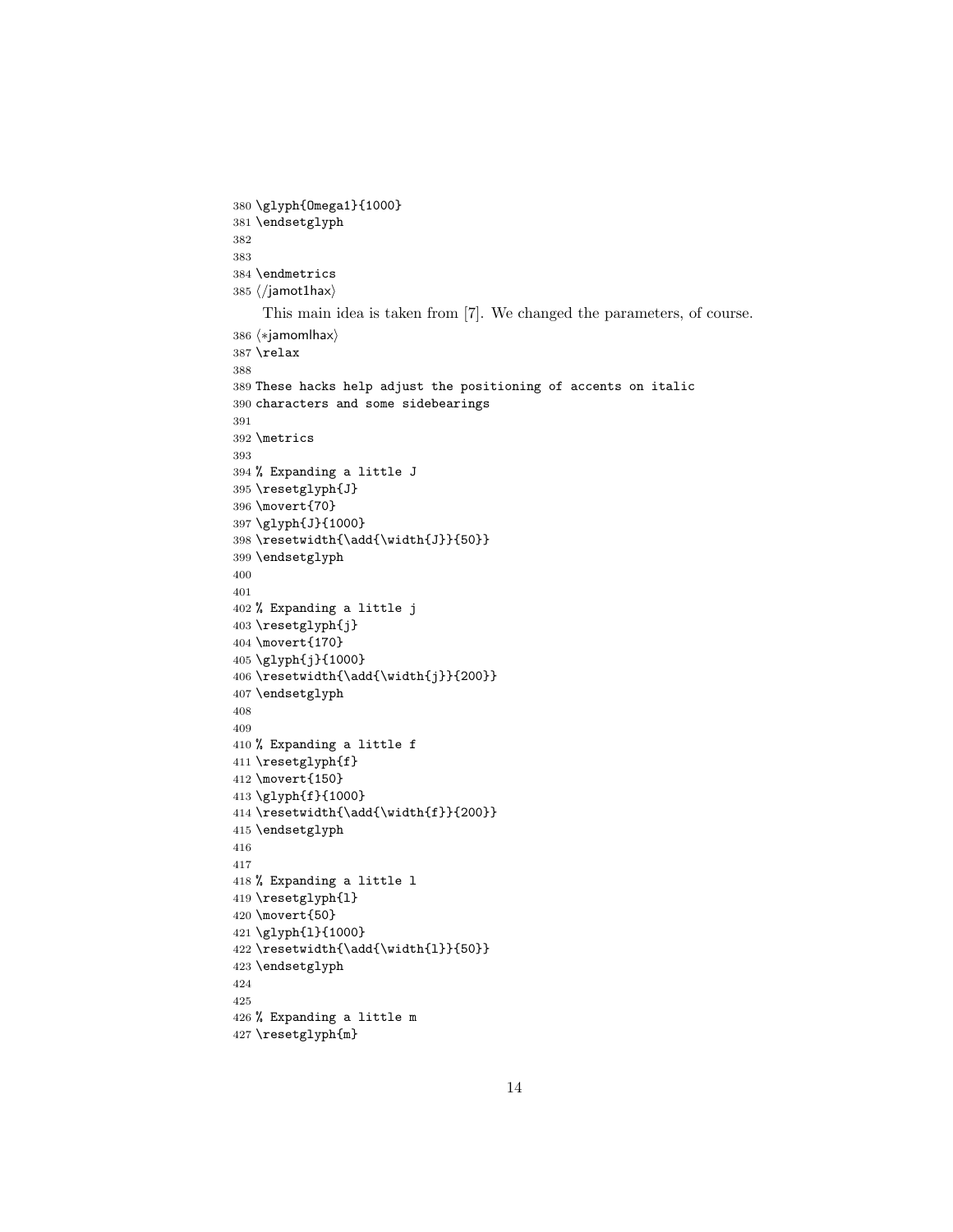```
428 \glyph{m}{1000}
429 \resetwidth{\add{\width{m}}{50}}
430 \endsetglyph
431
432
433
434
435
436 % Adding italic correction
437\setcommand\additalic#1#2{\resetglyph{#1}\glyph{#1}{1000}\resetitalic{\add{\italic{#1}}{#2}}\en
438
439 \additalic{B}{75}
440 \additalic{C}{50}
441 \additalic{D}{75}
442 \additalic{E}{75}
443 \additalic{F}{75}
444 \additalic{G}{50}
445 \additalic{H}{75}
446 \additalic{I}{50}
447 \additalic{J}{50}
448 \additalic{K}{75}
449 \additalic{M}{75}
450 \additalic{N}{75}
451 \additalic{O}{25}
452 \additalic{P}{25}
453 \additalic{Q}{25}
454 \additalic{R}{25}
455 \additalic{S}{50}
456 \additalic{T}{75}
457 \additalic{U}{50}
458 \additalic{V}{50}
459 \additalic{W}{50}
460 \additalic{X}{50}
461 \additalic{Y}{50}
462 \additalic{Z}{50}
463
464 \additalic{a}{25}
465 \additalic{d}{75}
466 \additalic{i}{75}
467 \additalic{j}{75}
468 \additalic{k}{25}
469 \additalic{l}{50}
470 \additalic{r}{50}
471 \additalic{v}{-300}
472
473 \additalic{beta}{50}
474 \additalic{delta}{75}
475 \additalic{zeta}{50}
476 \additalic{theta}{50}
477 \additalic{xi}{50}
```

```
15
```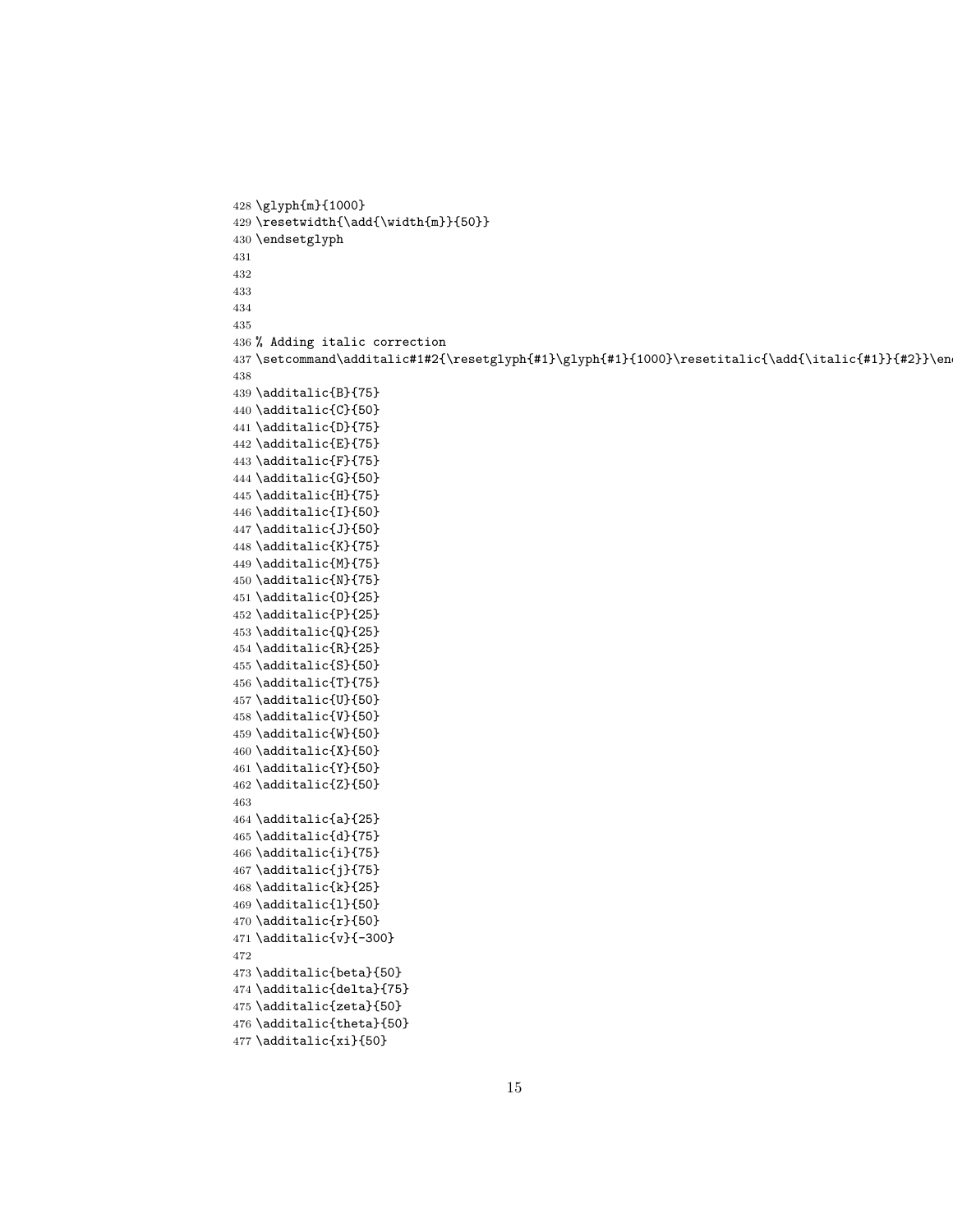```
478 \additalic{phi}{50}
479
480
481 % \skewkern sets a skewchar kern, assuming that tie is the skewchar.
482 \setcommand\skewkern#1#2{\resetkern{#1}{tie}{#2}}
483
484
485 % We need to check that tie is defined
486 \ifisglyph{tie}\then\else\setglyph{tie}\endsetglyph\fi
487
488
489 \skewkern{A}{75}
490 \skewkern{B}{70}
491 \skewkern{C}{100}
492 \skewkern{D}{50}
493 \skewkern{E}{75}
494 \skewkern{F}{75}
495 \skewkern{G}{100}
496 \skewkern{H}{50}
497 \skewkern{I}{100}
498 \skewkern{J}{120}
499 \skewkern{K}{75}
500 \skewkern{M}{25}
501 \skewkern{N}{50}
502 \skewkern{O}{100}
503 \skewkern{P}{100}
504 \skewkern{Q}{100}
505 \skewkern{R}{100}
506 \skewkern{S}{100}
507 \skewkern{T}{50}
508 \skewkern{U}{50}
509 \skewkern{V}{50}
510 \skewkern{W}{50}
511 \skewkern{X}{50}
512 \skewkern{Y}{50}
513 \skewkern{Z}{50}
514 \skewkern{a}{75}
515 \skewkern{c}{75}
516 \skewkern{d}{100}
517 \skewkern{e}{75}
518 \skewkern{f}{140}
519 \skewkern{g}{75}
520 \skewkern{i}{75}
521 \skewkern{j}{120}
522 \skewkern{l}{100}
523 \skewkern{m}{40}
524 \skewkern{n}{50}
525 \skewkern{o}{75}
526 \skewkern{p}{75}
527 \skewkern{q}{75}
```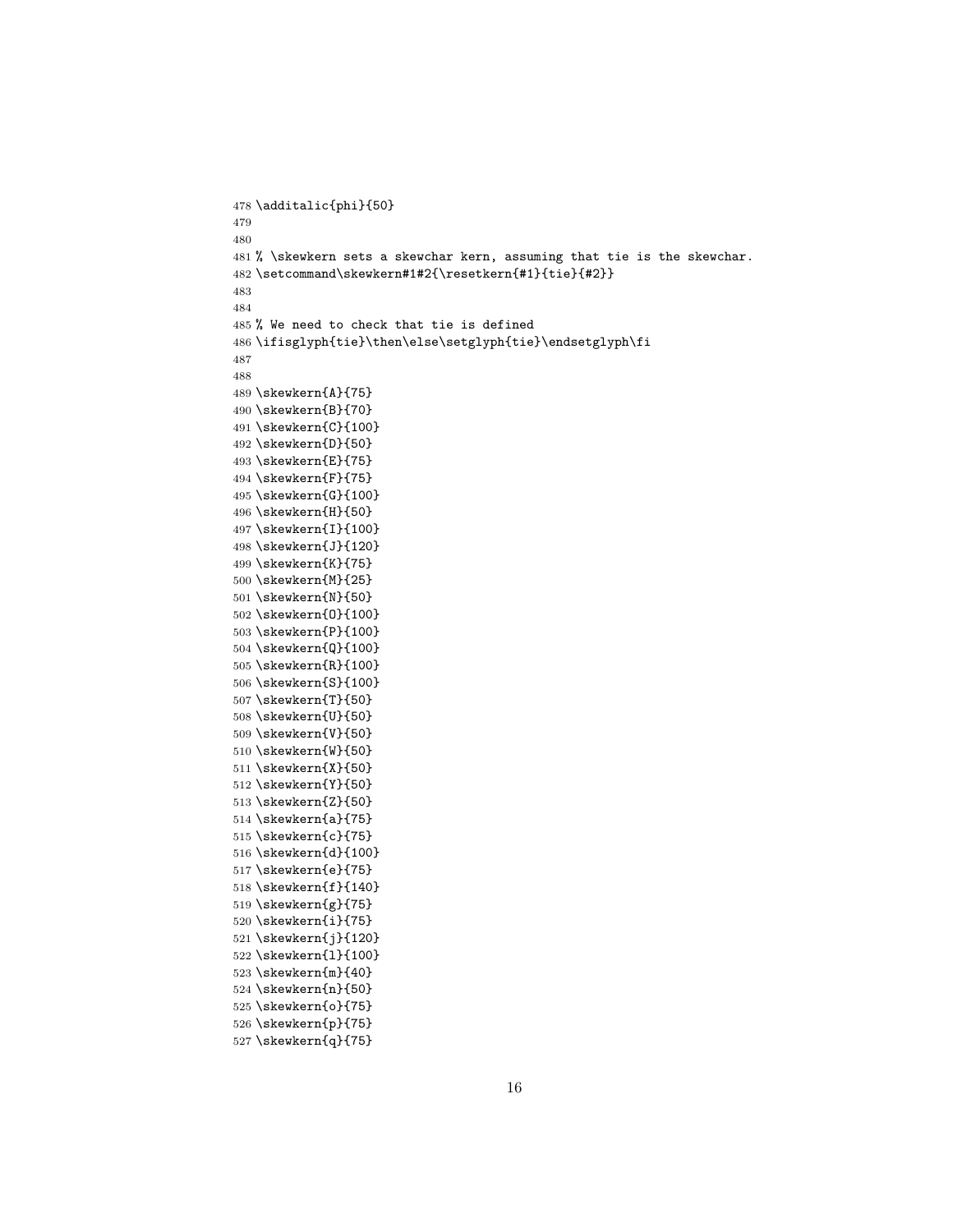```
528 \skewkern{r}{50}
529 \skewkern{s}{80}
530 \skewkern{t}{50}
531 \skewkern{u}{75}
532 \skewkern{v}{-80}
533 \skewkern{w}{75}
534 \skewkern{x}{50}
535 \skewkern{y}{50}
536 \skewkern{z}{50}
537 \skewkern{dotlessi}{50}
538 \skewkern{dotlessj}{120}
539 \skewkern{Gamma}{100}
540 \skewkern{Delta}{200}
541 \skewkern{Theta}{100}
542 \skewkern{Lambda}{200}
543 \skewkern{Xi}{125}
544 \skewkern{Pi}{100}
545 \skewkern{Sigma}{100}
546 \skewkern{Upsilon}{100}
547 \skewkern{Phi}{100}
548 \skewkern{Psi}{50}
549 \skewkern{Omega}{100}
550 %\skewkern{alpha}{50}
551 \skewkern{beta}{75}
552 \skewkern{gamma}{25}
553 \skewkern{delta}{100}
554 \skewkern{epsilon1}{75}
555 \skewkern{zeta}{50}
556 \skewkern{eta}{25}
557 \skewkern{theta}{50}
558 %\skewkern{iota}{50}
559 %\skewkern{kappa}{50}
560 %\skewkern{lambda}{50}
561 \skewkern{mu}{35}
562 %\skewkern{nu}{50}
563 \skewkern{xi}{75}
564 %\skewkern{pi}{50}
565 \skewkern{rho}{75}
566 \skewkern{sigma}{25}
567 \skewkern{tau}{25}
568 % \skewkern{upsilon}{-25}
569 \skewkern{phi}{125}
570 \skewkern{chi}{50}
571 \skewkern{psi}{50}
572 \skewkern{omega}{25}
573 \skewkern{epsilon}{50}
574 %\skewkern{theta1}{50}
575 %\skewkern{omega1}{50}
576 \skewkern{rho1}{50}
577 %\skewkern{sigma1}{75}
```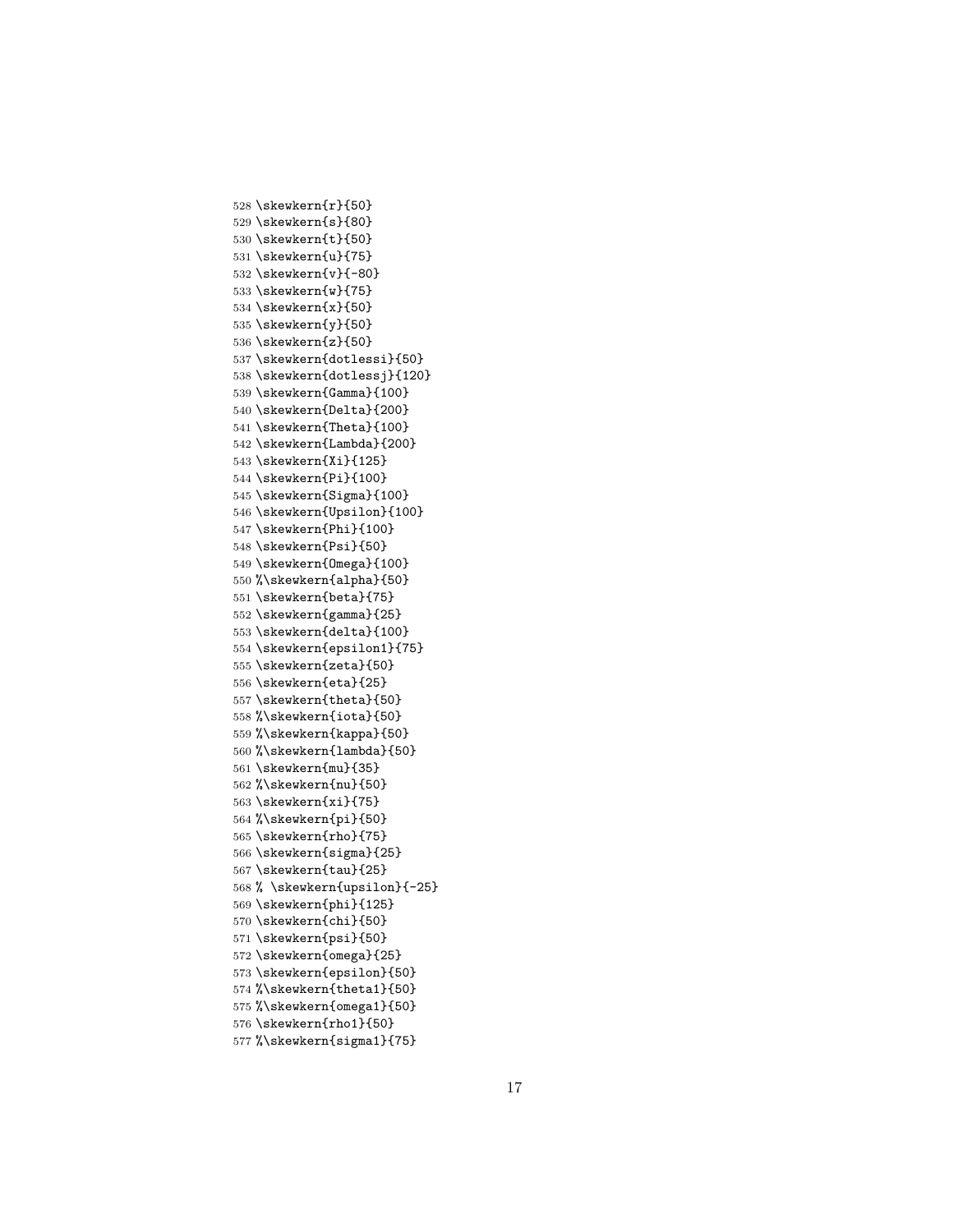\skewkern{lscript}{75} \skewkern{weierstrass}{60} \endmetrics  $\langle$ /jamomlhax $\rangle$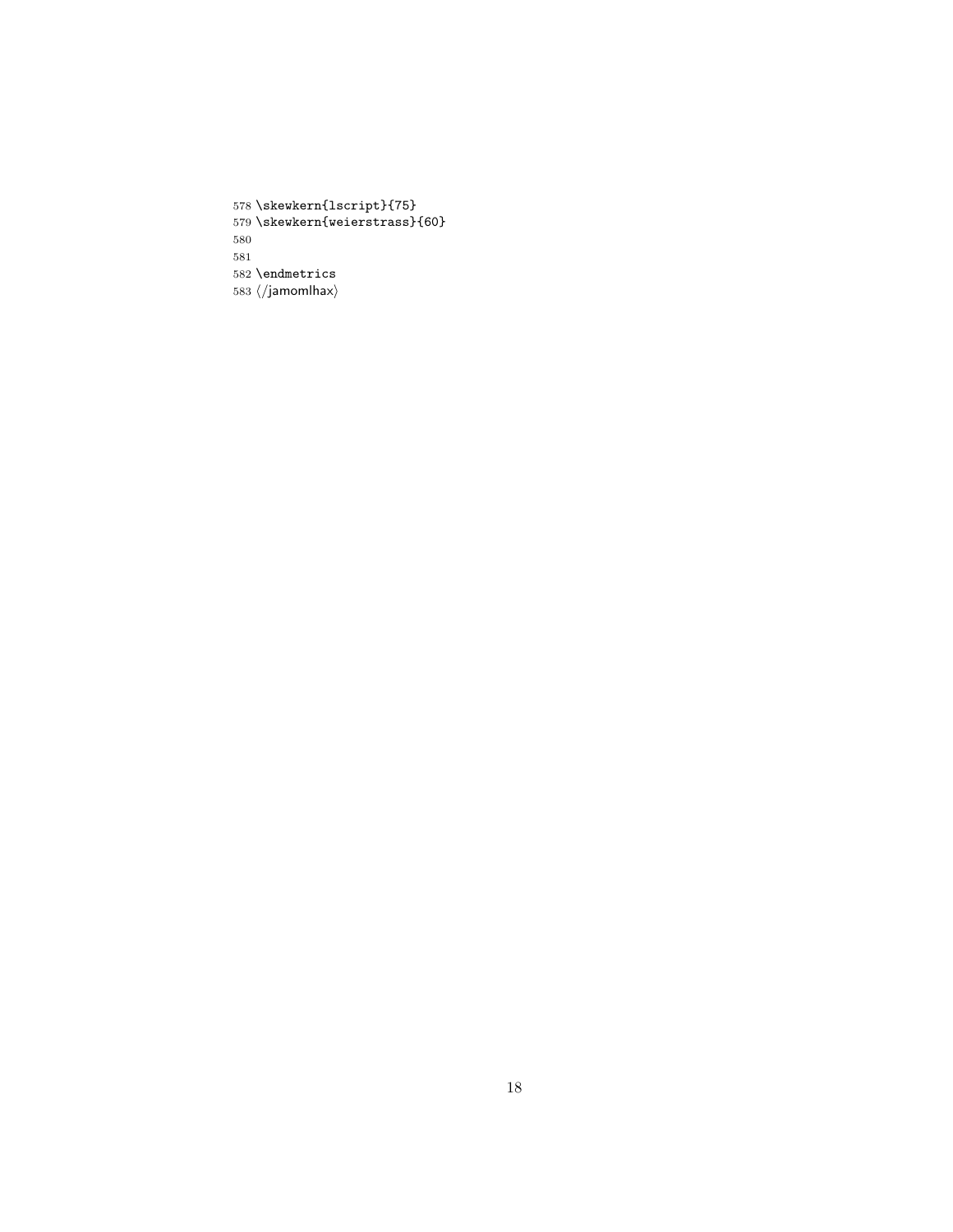Acknowledgements This package was commissioned by *Magnes Press*, [http:](http://www.magnespress.co.il) [//www.magnespress.co.il](http://www.magnespress.co.il). I am greatly indebted to Eva Goldman for the patient testing of the fonts.

## References

- <span id="page-18-0"></span>[1] Richard Kinch. Free replacement for basic MathTime fonts, August 1998. <http://www.ctan.org/tex-archive/fonts/belleek/>.
- <span id="page-18-1"></span>[2] Paul Pichaureau. The Math Design Fonts, April 2005. [http://www.ctan.](http://www.ctan.org/tex-archive/fonts/mathdesign/) [org/tex-archive/fonts/mathdesign/](http://www.ctan.org/tex-archive/fonts/mathdesign/).
- <span id="page-18-2"></span>[3] Karl Berry. Fontname. Filenames For TFX Fonts, September 2005. [http:](http://www.ctan.tug.org/tex-archive/info/fontname) [//www.ctan.tug.org/tex-archive/info/fontname](http://www.ctan.tug.org/tex-archive/info/fontname).
- <span id="page-18-3"></span>[4] Philipp Lehman. The Font Installation Guide, December 2004. [http://www.](http://www.ctan.org/tex-archive/info/Type1fonts/fontinstallationguide) [ctan.org/tex-archive/info/Type1fonts/fontinstallationguide](http://www.ctan.org/tex-archive/info/Type1fonts/fontinstallationguide).
- <span id="page-18-4"></span>[5] Alan Hoenig. TEX Unbound: LATEX and TEX Strategies for Fonts, Graphics, and More. Oxford University Press, USA, 1998.
- <span id="page-18-5"></span>[6] Walter Schmidt. Using Common PostScript Fonts With L<sup>A</sup>T<sub>F</sub>X. PSNFSS Version 9.2, September 2004. [http://ctan.tug.org/tex-archive/macros/](http://ctan.tug.org/tex-archive/macros/latex/required/psnfss) [latex/required/psnfss](http://ctan.tug.org/tex-archive/macros/latex/required/psnfss).
- <span id="page-18-6"></span>[7] Alan Hoenig. The MathInst Package (version 1.0): New Math Fonts for  $T_F X$ , August 1998. <http://mirrors.ctan.org/fonts//utilities/mathinst/>.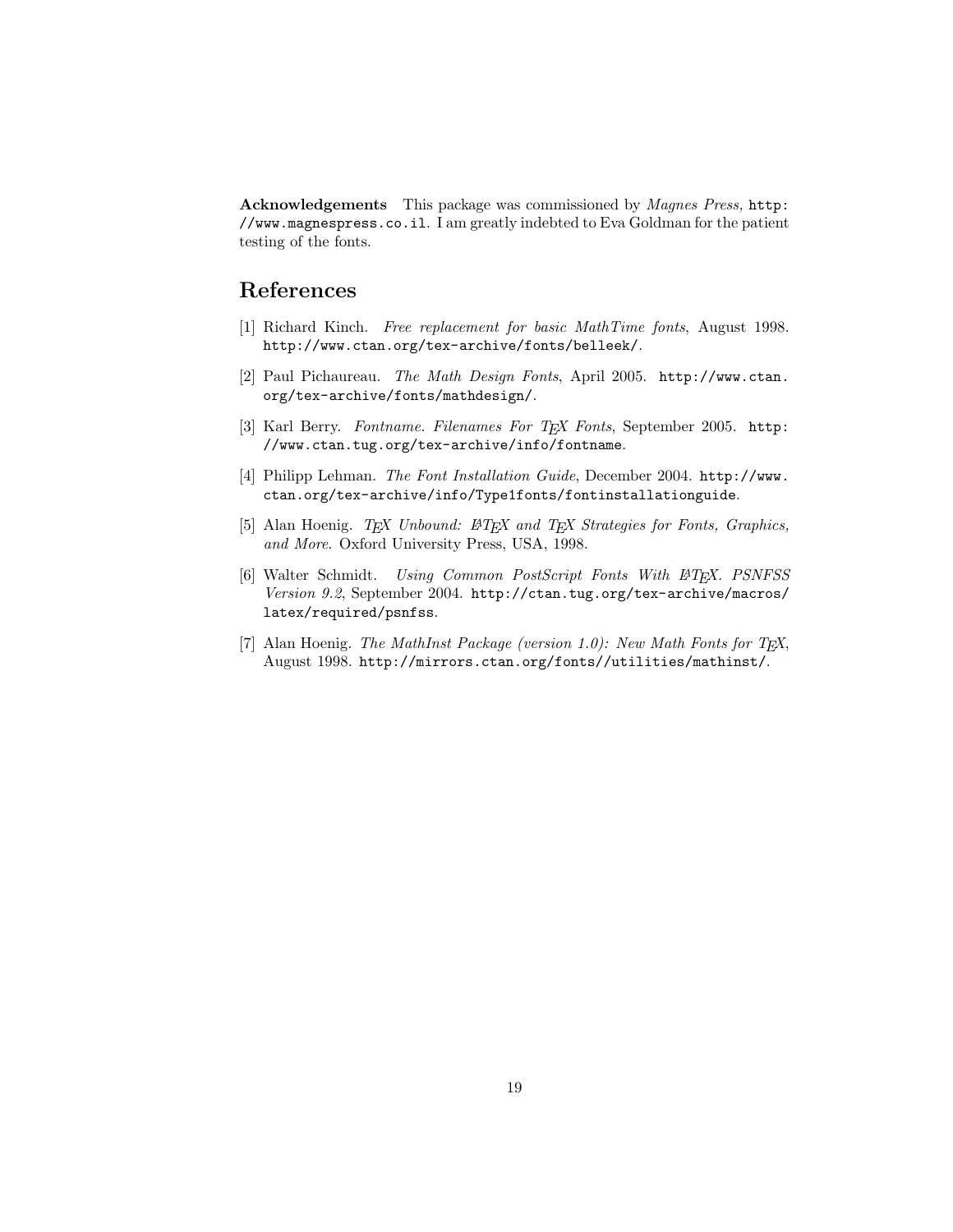# Change History

| v1.0                                        | Moved J, a, D, r $\ldots \ldots \ldots 14$ |
|---------------------------------------------|--------------------------------------------|
| General: First fully functional ver-        | v1.2                                       |
|                                             | General: Added jamomlhax.mtx.<br>14        |
| v1.1                                        | Added jamot1hax.mtx $\dots \dots 12$       |
| General: Added skewchar parame-             | v1.2a                                      |
| ters $10$                                   | General: Documentation update 1            |
| Slightly moved equal sign $\dots$ 12        | v1.3                                       |
| Used math design for large sym-             | General: Corrected map entries . 1         |
| $\hbar$ ar: Added macro  12                 | v1.5                                       |
| v1.10                                       | General: Added symbols missing             |
| General: Changed italic correction          | from the Belleek fonts $\dots \dots 1$     |
| for $v$ in OML $\dots \dots \dots \dots 14$ | v1.6                                       |
| Slightly increased the spacing              | General: Documentation changes . 1         |
| around f in $OML$ 14                        | v1.7                                       |
| v1.11                                       | General: Documentation changes . 1         |
| General: Changed many italic cor-           | Uppercase upright Greek $\dots$ 1          |
| rections on $OML$ 14                        | v1.9                                       |
| v1.12                                       | General: Fixed a bug in installation       |
| General: Moved a little j and l 14          |                                            |
|                                             |                                            |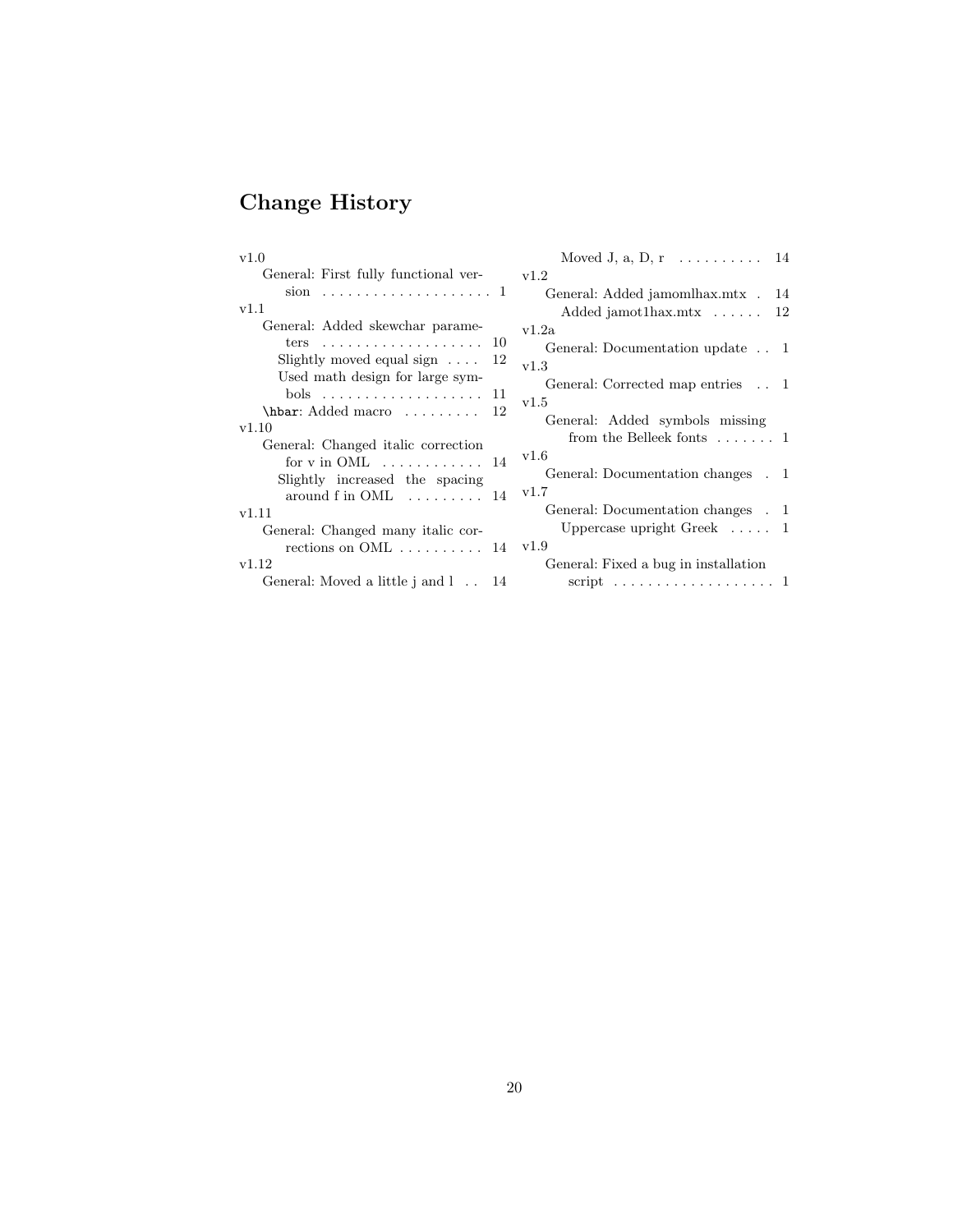# Index

Numbers written in italic refer to the page where the corresponding entry is described; numbers underlined refer to the code line of the definition; numbers in roman refer to the code lines where the entry is used.

| <b>Symbols</b>                                                                 | \DeclareMathAlphabet                                 | \ExecuteOptionsX . 245                       |
|--------------------------------------------------------------------------------|------------------------------------------------------|----------------------------------------------|
| $\text{Qempty} \dots \dots \dots \ 84$                                         | . 261                                                | \expandafter  82                             |
| $\{\text{One } \ldots \ldots \quad 313, 314\}$                                 | \DeclareMathSymbol.                                  |                                              |
| \@tempa  311, 313-316                                                          | . $262-273$                                          | F                                            |
|                                                                                | \DeclareOptionX 240-244                              | $\text{Id}$ 60                               |
| $\mathbf{A}$                                                                   | \DeclareRobustCommand                                | \fi  76, 77, 89, 486                         |
| $a$ 61, 91                                                                     | . 308                                                | \font . 107, 212, 217, 299                   |
| $\lambda$ dd  330, 398, 406,                                                   | \DeclareSymbolFont .                                 | $\forall$ fontinstcc 59                      |
| 414, 422, 429, 437                                                             | $\ldots \ldots \ldots 250 - 253$                     | \fontinstversion 68,78                       |
| $\adddriver \dots 233$                                                         | $\det$ 60, 249, 311                                  | $\frac{1}{1}$ , 41, 45, 41, 45,              |
| \additalic                                                                     | \defaultscriptratio 315                              | $47, 51, 53, 56-58$                          |
| $.437,439-462,$                                                                | \defaultscriptscriptratio                            | $\frac{43}{49}$ , 55                         |
| $464 - 471, 473 - 478$                                                         | . 316                                                | G                                            |
| \AmsFonts@@scale                                                               | $\Delta$ 264                                         |                                              |
| 248, 277,                                                                      | $\dim$ en@  309, 312                                 |                                              |
| 278, 282,<br>283,                                                              | $\dim$ en@ii  310, 312                               | $\qquad \qquad \qquad \qquad 240-244$        |
| 287, 288,<br>291,                                                              | $\{do \ldots \ldots \ldots 95, 97$                   | \glyph 329, 336, 340,                        |
| 292, 296, 297,                                                                 | 24                                                   | 344, 348, 352,                               |
| 301, 302, 305, 306                                                             | $\doteq$ $\ldots$ 13                                 | 360,<br>356,<br>364,                         |
| $\Lambda$ msFonts@scale $242$                                                  | $\label{cor:concl} \verb+\donedrivers + \dots + 235$ | 372,<br>368,<br>376,                         |
| $\,$ amsfontsscaled $\,$ (op-                                                  | \download $\ldots$ 227-230                           | 380, 397, 405,                               |
| tion) $\ldots \ldots \ldots$                                                   |                                                      | 413, 421, 428, 437                           |
|                                                                                | Е                                                    |                                              |
| в                                                                              | $\text{48}$ 62, 63, 86, 248                          | н                                            |
| $\begin{bmatrix} 23 \end{bmatrix}$                                             | $\text{else} \dots \dots \dots \ 85,486$             | $hbar$ 308                                   |
| $\boldsymbol{\lambda}$                                                         | 22<br>\EnableCrossrefs                               | $\N$                                         |
| $\begin{array}{ccc} \text{1} & \text{222, 236} \\ \text{222, 236} \end{array}$ | $\text{check } \dots \dots 232$                      |                                              |
|                                                                                | $\end$ 25                                            | I                                            |
| С                                                                              | $\end{math}$ 83,                                     | $\text{isglyph} \dots \dots \ 486$           |
| $\char'0 312$                                                                  | 87, 93, 96, 98, 248                                  | $\iintnum$ 76, 77                            |
| $\text{close}$ 103                                                             | $\end{input}$ 102                                    |                                              |
| \CodelineIndex<br>20                                                           | $\verb+\endinstallfonts~~.~220$                      | \input  28, 225, 234                         |
| $\{\text{csname} \dots \text{82},\}$                                           | $\end{metrics} \dots 384, 582$                       | \installfamily 107,                          |
| 87, 93, 96, 98, 248                                                            | \endrecordtransforms                                 | 142, 177, 212, 217                           |
| D                                                                              | . 221                                                |                                              |
|                                                                                | \endsetglyph<br>331,                                 | .108, 110, 112,                              |
| $\day \dots \dots \dots \dots$<br>77                                           | 337, 341,<br>345,                                    | 114, 116, 126,                               |
| \DeclareFontFamily .<br>$\ldots$ 91, 275,                                      | 349, 353,<br>357,                                    | 128,<br>130,<br>132,                         |
| 280, 285, 294, 299                                                             | 361, 365,<br>369,<br>373, 377,<br>381,               | 134,<br>136,<br>138,                         |
| \DeclareFontShape<br>$\sim$                                                    | 399, 407,<br>415,                                    | 140,<br>143,<br>145,<br>147,<br>149,<br>151, |
| $. \ 276, 281, 286,$                                                           | 423, 430, 437, 486                                   | 161,<br>163,<br>165,                         |
| 290, 295, 300, 304                                                             | $\text{tetxtoenc} \ldots \ldots 231$                 | 167,<br>169,<br>171,                         |
|                                                                                |                                                      |                                              |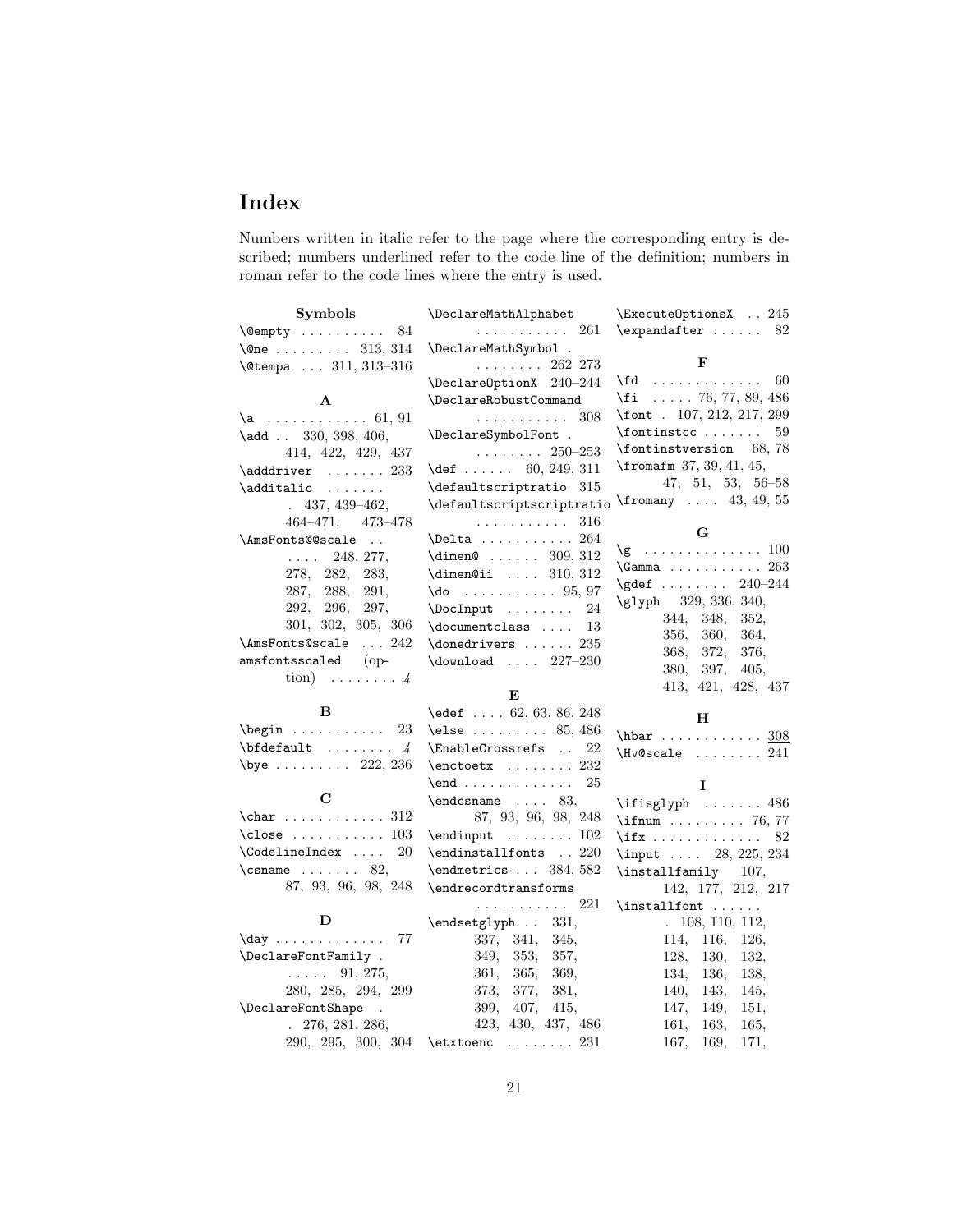| 173,<br>178,<br>175,                   | $\mathbf{h}$ 257                       | \RequirePackage 239, 274                |
|----------------------------------------|----------------------------------------|-----------------------------------------|
| 180,<br>182,<br>184,                   | $\mathbf{A} \ldots \ldots 261$         | $\text{reglyph} \dots \dots$            |
| 186,<br>196,<br>198,                   | $\mathcal{L}$ athchoice  313           | .327, 395, 403,                         |
| 204,<br>206,<br>200,                   | $\mathcal{t} \ldots \ldots \ldots 258$ | 411, 419, 427, 437                      |
| 208, 213, 215, 218                     | $\mathcal{C}$ 262                      | $\verb+\resetitalic \ 437$              |
| \installfontas<br>118,                 | $\mathbf{m} \dots \dots \dots 256$     | $\text{resetkern} \dots \dots 482$      |
| 120,<br>122,<br>124,                   | $\mathbf{f} \ldots \ldots \ 259$       | $\text{resetstr}$ 226                   |
| 153,<br>155,<br>157,                   | $\mathcal{b}$ 260                      | \resetwidth 330, 398,                   |
| 159, 188,<br>190,                      | $\text{metrics} \ldots \quad 324, 392$ | 406, 414, 422, 429                      |
| 192, 194, 202, 210                     | $\mathcal{L}$<br>76                    | $\right. 88$                            |
| $\in$ 106                              | \movert $\dots 328$ ,                  | $\tau$ ap  312                          |
| \int  36, 38, 40,                      | 396, 404, 412, 420                     | $\mathcal{t}$ 249, 256-258              |
| 42, 44, 46, 48,                        |                                        |                                         |
| 50, 52, 54, 57, 58                     | ${\bf N}$                              | ${\bf S}$                               |
| $\tilde{37}$                           | $\nabla$ abla  262                     | scaled (option) $\ldots$ . 3            |
|                                        | \NeedsTeXFormat<br>1                   | $\scriptstyle\setminus$ scriptfont  315 |
| $\mathbf{J}$                           | $\neq$ $\dots$<br>63                   | \scriptscriptfont . 316                 |
| 67                                     | $\{normalcc \dots \dots 105\}$         | $\setminus$ setcommand  437, 482        |
| \Jtms@@scale                           |                                        |                                         |
| 84, 86, 109, 111,                      | $\mathbf{O}$                           | .335, 339, 343,                         |
| 115,<br>113.<br>117,                   | \Omega  273                            | 347, 351,<br>355,                       |
| 119,<br>121,<br>123,                   | $\open$ 65                             | 359, 363,<br>367,                       |
| 125,<br>127,<br>129,                   | options:                               | 371, 375, 379, 486                      |
| 131,<br>133,<br>135,                   | amsfontsscaled<br>$\frac{1}{4}$        | $\setminus$ setint $29-34$              |
| 137,<br>139,<br>141,                   | $scaled$<br>3                          | \SetMathAlphabet                        |
| 144,<br>146,<br>148,                   | $\mathcal{S}$<br>$sffamily  \ldots$    | $\ldots \ldots \ldots 256-260$          |
| 150,<br>152,<br>154,                   | $sfscaled$<br>3                        | 254, 255<br>\SetSymbolFont              |
| 156,<br>158,<br>160,                   | $ttfamily \ldots \ldots$<br>3          | $\setminus$ sfdefault  243, 259         |
| 162,<br>164,<br>166,                   | \out $\ldots$ 66-70, 72-74,            | sffamily (option) $\ldots$ 3            |
| 168,<br>170,<br>172,                   |                                        | sfscaled (option) $\ldots$ 3            |
| 174,<br>176,<br>179,                   | $81, 82, 84-86,$                       | $\Sigma$ 269                            |
| 181,<br>183,<br>185,                   | 89-91, 94, 101, 102                    | $\s$ kewchar                            |
| 187,<br>189,<br>191,                   | P                                      | . 107, 212, 217, 299                    |
| 193,<br>195,<br>197,                   |                                        |                                         |
| 201,<br>199,<br>203,                   | 19                                     | $\simeq$                                |
| 207,<br>205,<br>209,                   | \percent 66-68, 70, 88, 89             | $.481, 482, 489 - 579$                  |
| 211, 214, 216, 219                     | \Phi 271                               | $\lambda$ 12, 48, 54                    |
| $\lambda$ J $t$ ms@scale $240$         | $\Pi$ 268                              | $\simeq$<br>77,                         |
|                                        | \ProcessOptionsX  247                  | 78, 82, 84, 86, 87                      |
| K                                      | \ProvidesClass<br>5                    | \specifypsfont 227-230                  |
| $\ker n$ 312                           | $\PrevidesFile 3, 6, 7, 73$            | $\text{string} \ldots \ldots \quad 73,$ |
|                                        | \ProvidesMtxPackage . 8                | $82 - 87, 89, 91,$                      |
| L                                      | $\Psi$ : 272                           | 109,<br>102,<br>111,                    |
| $\Lambda$ 266                          |                                        | 113,<br>115,<br>117,                    |
| \left<br>86                            | $\mathbf R$                            | 119,<br>121,<br>123,                    |
| $\text{let } \ldots \ldots 84, 95, 97$ | 21<br>\RecordChanges                   | 125,<br>127,<br>129,                    |
| $\text{lower} \dots \dots \dots \ 312$ | \recordtransforms .<br>35              | 131,<br>133,<br>135,                    |
| \lowercase $. 62-66, 73$               | \reencodefont 37, 39,                  | 137,<br>139,<br>141,                    |
|                                        | 41, 45, 47, 51, 53                     | 146,<br>144,<br>148,                    |
| М                                      | $\text{relax} \dots 83, 320, 387$      | 150,<br>152,<br>154,                    |
| $\mathcal{L}$<br>$263 - 273$           | $\text{remove} \ldots \ldots$<br>97    | 158,<br>156,<br>160,                    |